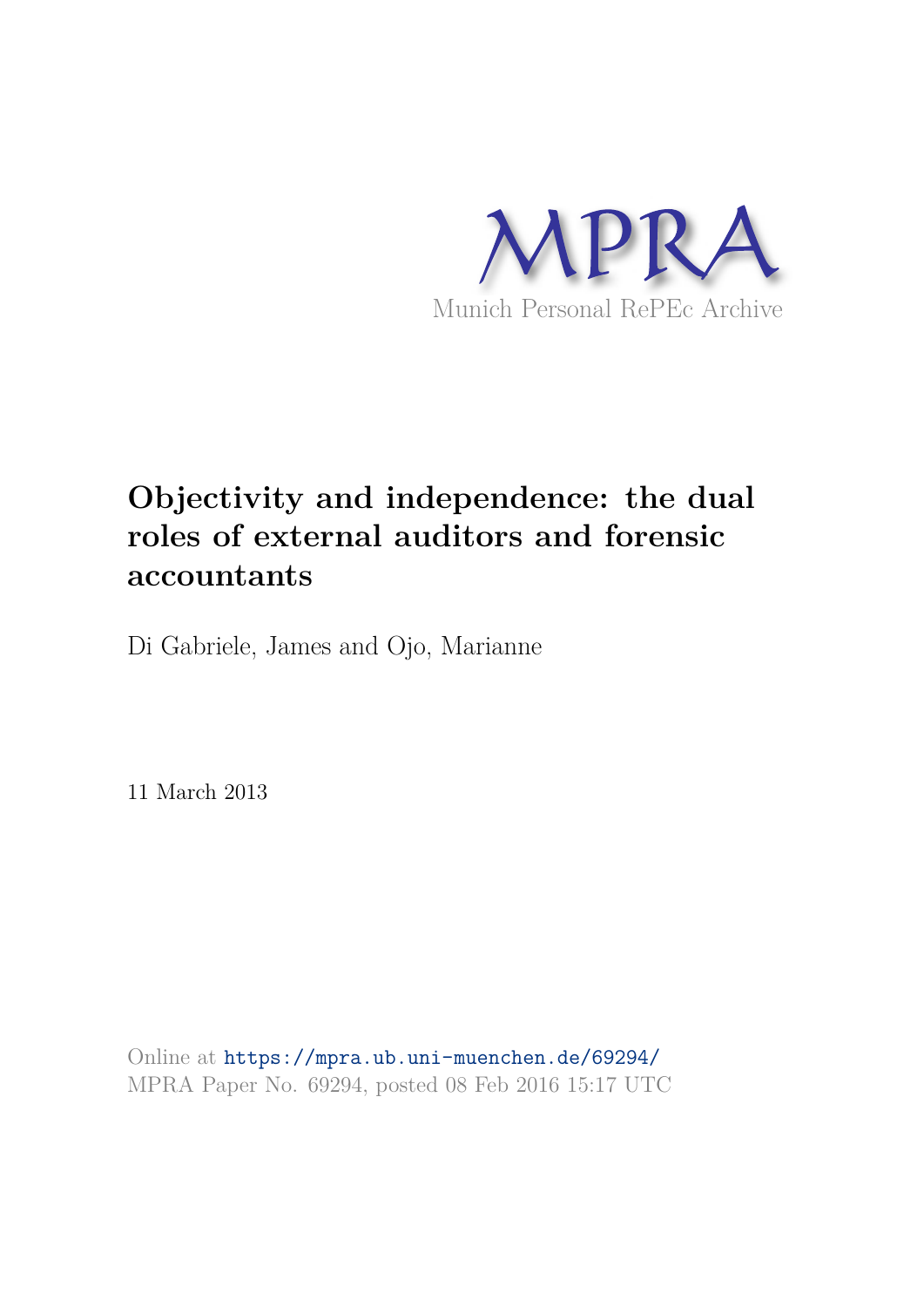### **Objectivity and Independence: The Dual Roles of External Auditors and Forensic Accountants**

#### **ABSTRACT**

This paper is aimed at illustrating that certain capacities exist whereby the dual role of the external auditor (in undertaking internal audit roles as well as skilled persons roles) could be exercised to the optimal and maximum benefit of an entity or organisation. It also aims to accentuate on why a return to and focus on traditional auditing techniques, as well as auditing techniques which focus on internal controls is a much needed move. In so doing, it contributes to the extant literature by highlighting why such a move should be facilitated, as well as proposing means whereby such a move would be facilitated - namely, through a focus on benefits which could be derived where the external auditor is able to incorporate certain internal audit responsibilities. The paper also draws attention to safeguards which require due consideration if the ever important attributes of objectivity and independence are not to be compromised. Risks associated with the overlapping roles of testifying and consulting experts in Forensic Accounting will also be considered in this paper.

Whilst the benefits and potentials of the dual roles assumed by external auditors are emphasized, as well as the need to ensure that safeguards operating to guard against a compromise of objectivity and independence are in place, authors' opinions in support of dual roles also take into consideration the utmost priority of ethical values. The paper hence also highlights the fact that such dual roles are appropriate in certain cases – as illustrated by justifications for limitations imposed by the Sarbanes Oxley Act and other relevant and applicable legislation – even though instances also persist where section 201 of Sarbanes-Oxley, with regard to internal audit outsourcing, may have been over-reactionary and may continue to hinder both companies and their auditors.

Key Words: independence, objectivity, Sarbanes Oxley Act, FSMA section 166, ISA 610, Amended Rule 26 (Federal Rules of Civil Procedure Rule 26)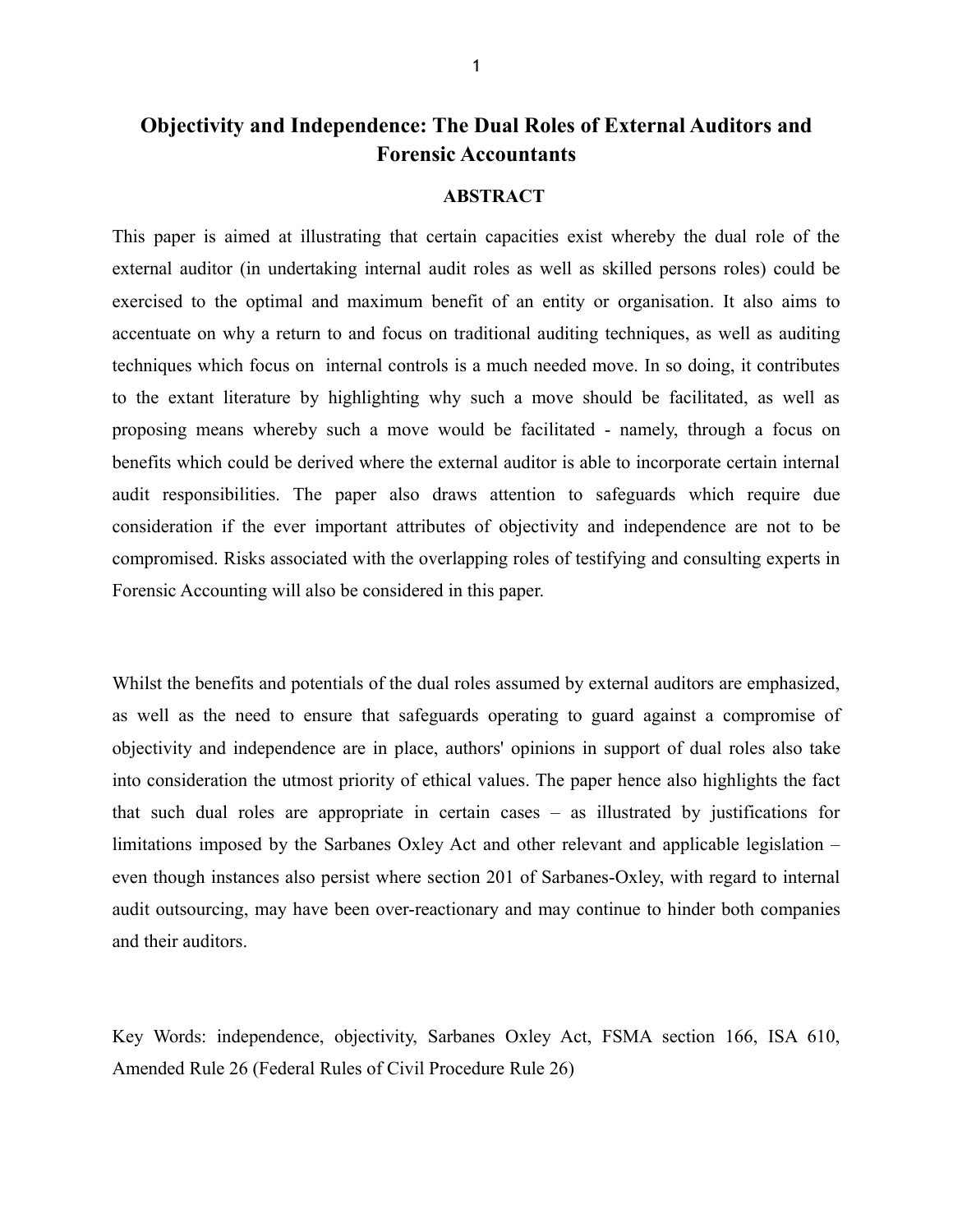# **Objectivity and Independence: The Dual Roles of External Auditors and Forensic Accountants**

*James Di Gabriele<sup>1</sup> and Marianne Ojo<sup>2</sup>*

#### **Introduction**

This paper considers the dual roles of both external auditors and forensic accountants: whether acting in the dual capacity of external auditor and internal auditor (with respect to internal and external audits), as well as whether the overlapping roles of testifying and consulting experts<sup>3</sup> (with respect to forensic accountants) do (significantly or not significantly), affect the objectivity and independence attributes required in exercising their functions.

It is also important to highlight that a consideration of the dual roles of the external auditor and internal auditor will involve examining whether it is appropriate for the external auditor to incorporate internal audit responsibilities in certain circumstances (as provided for by *ISA 610, Using the Work of Internal Auditors*, as well as provisions of the Sarbanes Oxley Act which imposes limitations on external auditors' abilities to perform in a dual capacity - particularly with respect to internal audit outsourcing services). It will consider the impact of the performance in such a dual capacity on the ability of the external and internal audit work to be carried out with the required attributes of objectivity and independence.

With respect to the above paragraph, focus will therefore be placed on the perspective of the external auditor performing internal audit functions - although the paper will also consider to a great extent, internal audit concepts, the internal audit function, certain definitions, and ultimately, the overlapping roles of testifying and consulting experts in forensic accounting.

<sup>1</sup> Email: jim@dmcpa.com

<sup>2</sup> Email: marianneojo@hotmail.com

<sup>3</sup>

For further information on this, see J DiGabriele, "An Observation of Differences in the Transparent Objectivity of Forensic Accounting Expert Witnesses, *Journal of Forensic & Investigative Accounting Vol.3, Issue 2, Special Issue, 2011*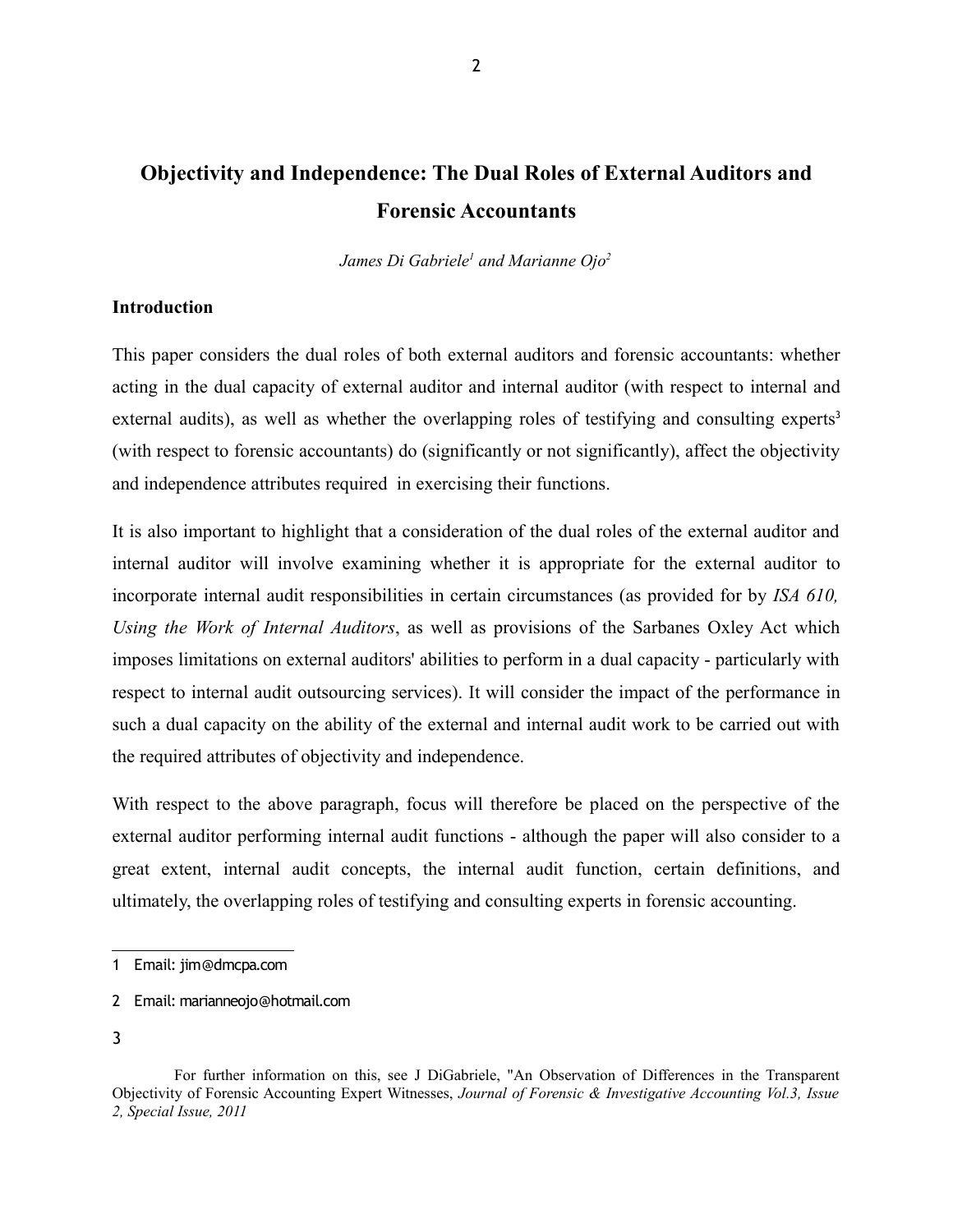According to Stewart and Subramaniam  $(2010)$ ,<sup>4</sup> the motivation for increased interest in the objectivity and independence of internal audit is associated with "the evolving and expanding role of internal audit as key corporate governance mechanism, as well as an internal consultancy service. In this respect, internal auditors occupy the unique position as providers of both assurance services within the organization, and consultancy services to managers." The controversial debates which such dual role has generated, as well as the dual role's impact in placing internal auditors in a situation where conflicts of interest, and a compromise of "true objectivity" may arise, was also highlighted.<sup>5</sup>

The structure of this paper is organised as follows. The ensuing section recalls the concepts of integrity, independence and objectivity and is aimed at highlighting their significance as ethical values and attributes in the exercise of audit and accounting functions. Section B then illustrates how the focus within accounting and audit roles have changed over the years, as well as highlights why there is need for a return to, and focus on traditional auditing techniques. Certain duties and responsibilities which the auditor is capable of undertaking and is permitted to undertake by law, as well as prohibited activities under various legislation will be considered under section C. The subsequent section (D), then considers the dual role of the external auditor as a skilled person, as well as safeguards which are in place to ensure that a compromise of independence and objectivity, whilst performing delegated functions, does not occur. Section E evaluates the impact of internal auditor compensation on external auditor objectivity and independence whilst empirical evidence, relating to whether audit independence is compromised, where external auditors serve in dual capacities, is assessed under section F. The impact of the overlapping roles of testifying and consulting experts in forensic accounting, as well as that of the Amended Rule 26 (Federal Rules of Civil Procedure Rule 26), on objectivity and independence in forensic accounting is then considered before a conclusion is drawn.

J Stewart and N Subramaniam, " Internal Audit Independence and Objectivity: Emerging Research Opportunities" January 2010 at page 4 5

See reference to Paape, 2007; ibid ("Corporate Governance: The Impact on the Role, Position, and Scope of Services of the Internal Audit Function, Unpublished PhD Dissertation, Erasmus Research Institute of Management, Erasmus University, Netherlands).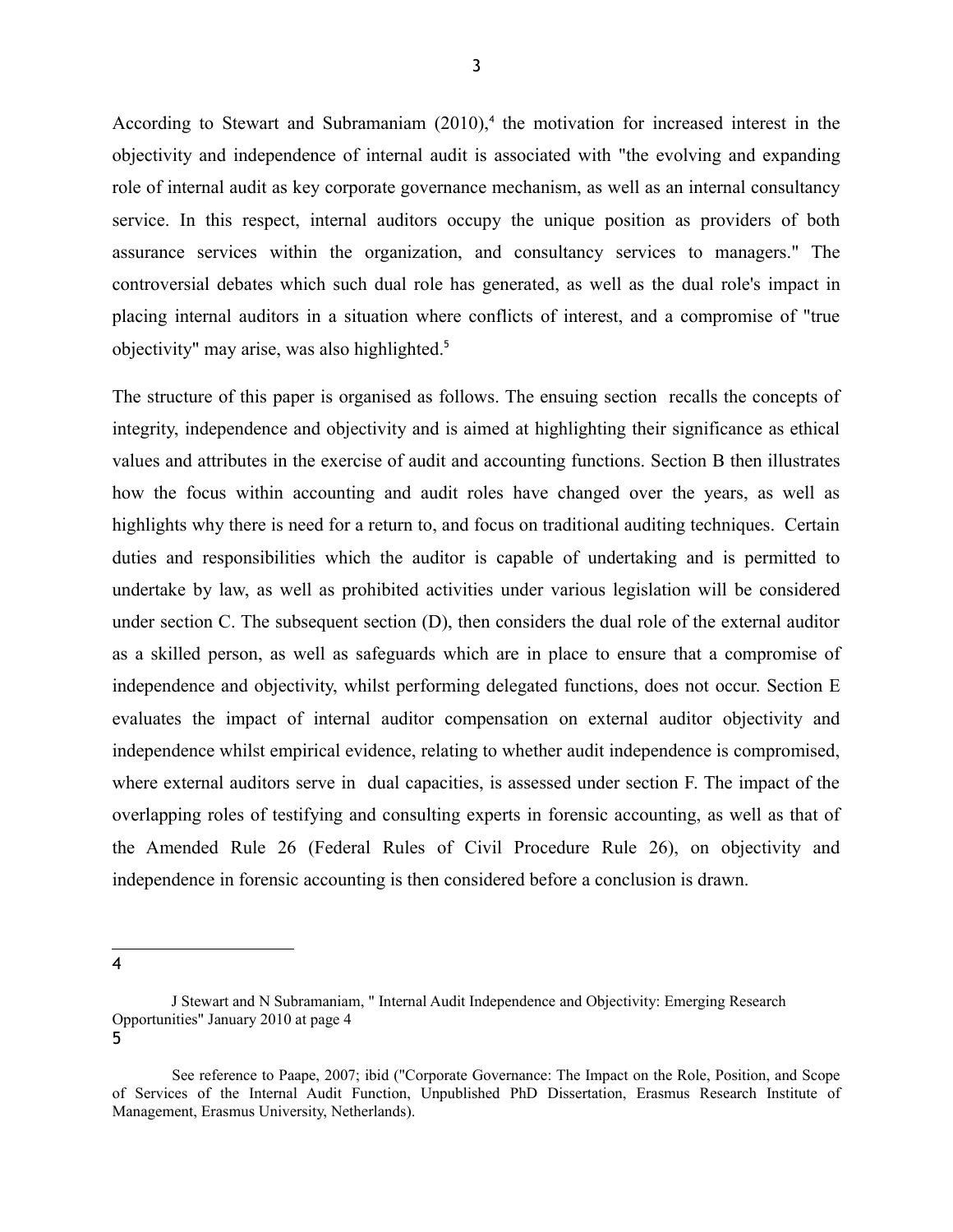# **A. Integrity, Independence and Objectivity: Key Attributes in External and Internal Audits**

The APB (Auditing Practices Board) Ethical Standards are concerned with the integrity, objectivity and independence of auditors (paragraph 5).

- − Integrity is a prerequisite for all those who act in the public interest. It is essential that auditors act, and are seen to act, with integrity, which requires not only honesty but a broad range of related qualities such as fairness, candour, courage, intellectual honesty and confidentiality (paragraph 7).<sup>6</sup>
- − Objectivity, according to the definition provided by the APB, is considered to be "a state of mind that excludes bias, prejudice and compromise and that gives fair and impartial consideration to all matters that are relevant to the task in hand, disregarding those that are not" $<sup>7</sup>$ </sup>

Paragraph 13 distinguishes between objectivity and independence:

"Independence is freedom from situations and relationships which make it probable that a reasonable and informed third party would conclude that objectivity either is impaired or could be impaired. Independence is related to and underpins objectivity. However, whereas objectivity

See Auditing Practices Board, Ethical Standards 1 http://www.frc.org.uk/Our-Work/Publications/APB/ES-1-(Revised)-Integrity,-objectivity-and-inde-(1).aspx 7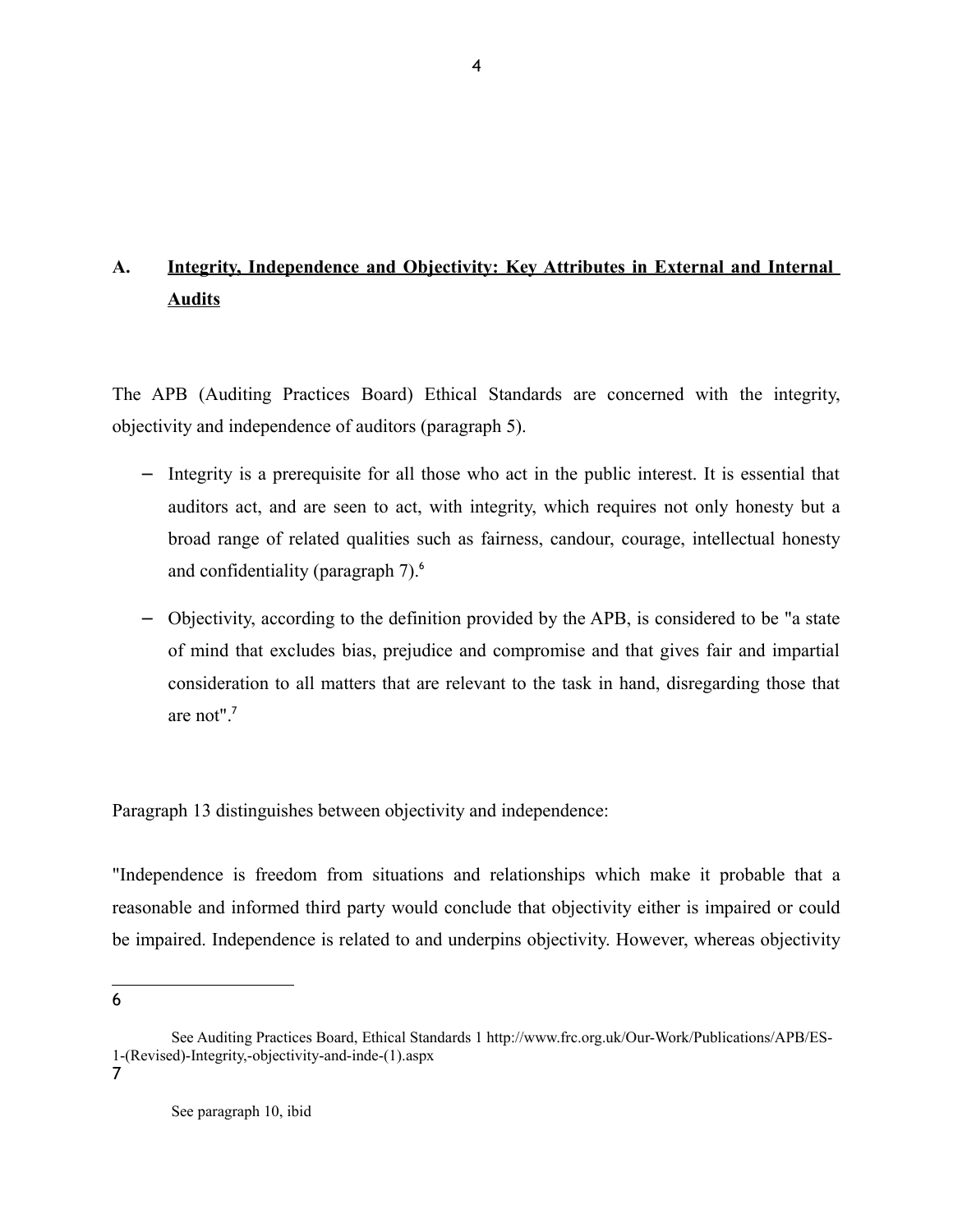is a personal behavioral characteristic concerning the auditor's state of mind, independence relates to the circumstances surrounding the audit, including the financial, employment, business and personal relationships between the auditor and the audited entity and its connected parties."

Other definitions of independence have been provided as follows (Beattie, Fearnley and Brandt;  $2001$ :<sup>8</sup>

- "the conditional probability of reporting a discovered breach" by DeAngelo; the ability to resist client pressure (Knapp): a function of character - with characteristics of integrity and trustworthiness being essential (Magill and Previts); and an absence of interests that create an unacceptable risk of bias - this definition being provided by the AICPA White Paper definition (AICPA, 1997) which defines independence as an absence of interests that create an unacceptable risk of bias.

Independence and objectivity are also considered to be key and crucial features of the internal audit function. According to the Basel Committee on Banking Supervision, "continuously performing similar tasks or routine jobs may negatively affect an individual internal auditor's capacity for critical judgment because of possible loss of objectivity. It is therefore a sound practice, whenever practicable and without jeopardising competence and expertise, to periodically rotate internal audit staff within the internal audit function."<sup>9</sup> Furthermore, the Committee recommends that remuneration of top officials of the internal audit function should be determined correspondingly with the remuneration policies and practices of the organisation or bank (since independence and objectivity are thought to be undermined where internal audit

8

V Beattie, S Fearnley and R Brandt*, Behind Closed Doors: What Company Audit Is Really About* (Institute of Chartered Accountants in England and Wales), 2001 at page 19

It is also added that " The independence and objectivity of the internal audit function may be undermined if the internal audit staff's remuneration is linked to the financial performance of the business lines for which they exercise internal audit responsibilities." Basel Committee on Banking Supervision, "The Internal Audit Function in Banks" June 2012, pages 5 (particularly paragraphs 15 and 16) www.bis.org/publ/bcbs223.pdf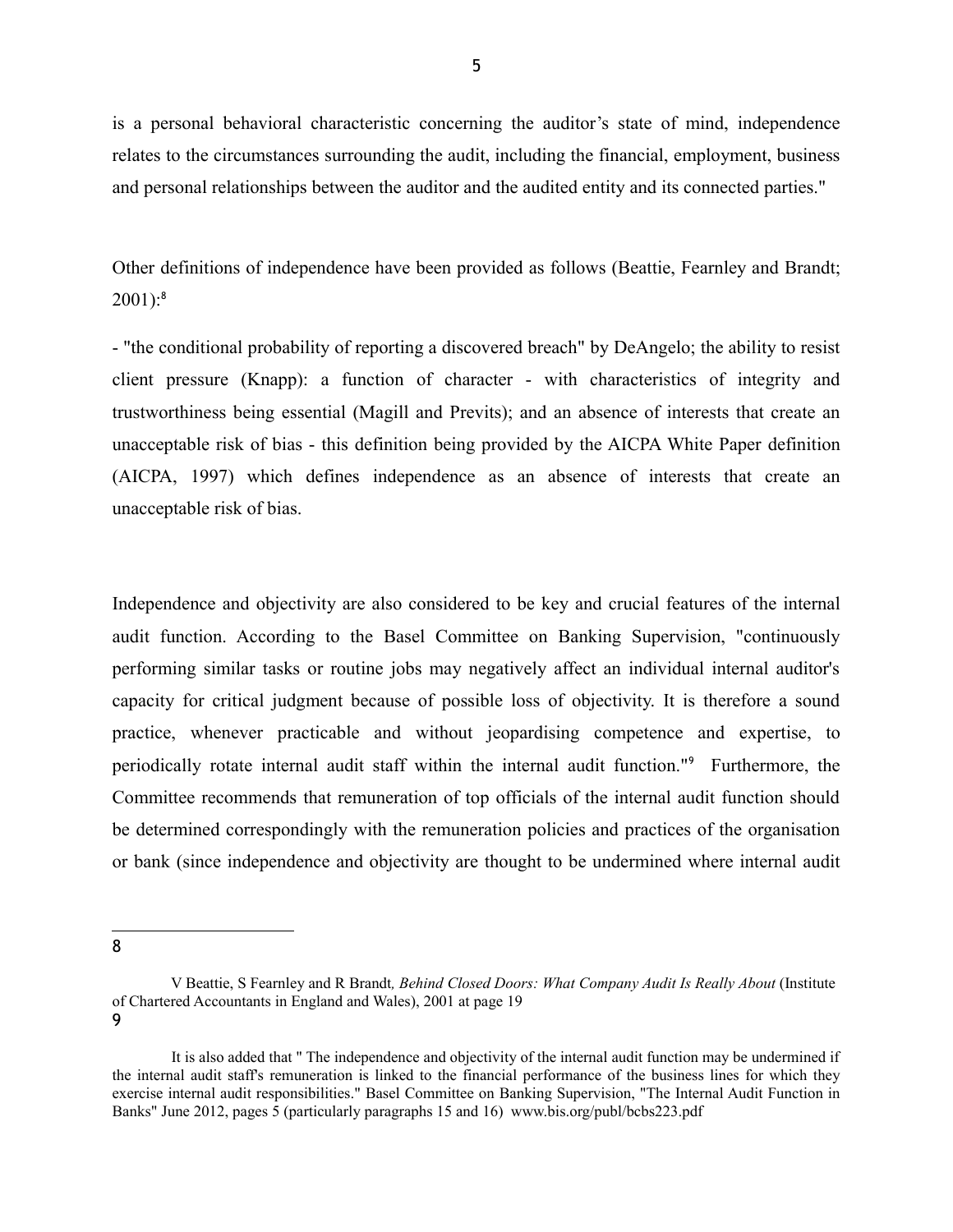staff's remuneration is linked to the financial performance of sector for which internal audit responsibilities are carried out).

Further, integrity, objectivity and independence constitute vital principles - in respect of ethical principles which are considered to be essential to the exercise and conduct of the internal audit function. These principles are mentioned under the first four principles relating to the supervisory expectations which are considered relevant to the internal audit function. The principles ( Basel Committee on Banking Supervision; 2012) are as follows:<sup>10</sup>

#### **Principles relating to the supervisory expectations relevant to the internal audit function**

Principle 1: An effective internal audit function provides independent assurance to the board of directors and senior management on the quality and effectiveness of a bank's internal control, risk management and governance systems and processes, thereby helping the board and senior management protect their organisation and its reputation.

Principle 2: The bank's internal audit function must be independent of the audited activities, which requires the internal audit function to have sufficient standing and authority within the bank, thereby enabling internal auditors to carry out their assignments with objectivity.

Principle 3: Professional competence, including the knowledge and experience of each internal auditor and of internal auditors collectively, is essential to the effectiveness of the bank's internal audit function.

Principle 4: Internal auditors must act with integrity.

From what has been highlighted so far, great focus is attached to the importance of objectivity and independence as pre requisites in exercising internal and external audit functions. Threats

Basel Committee on Banking Supervision, "The Internal Audit Function in Banks" June 2012 at page 2 http://www.bis.org/publ/bcbs223.pdf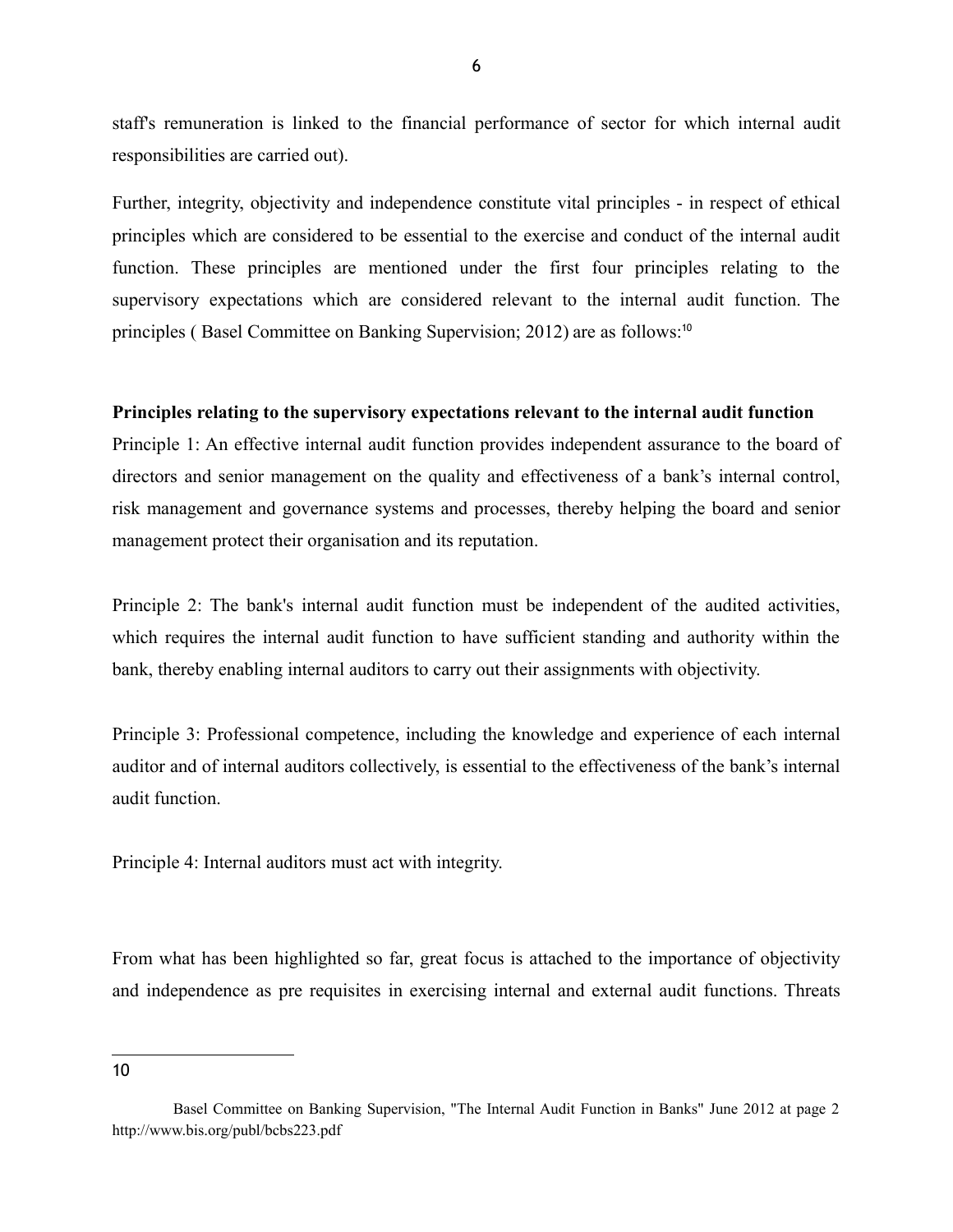which are common and are likely to compromise objectivity and independence, during the exercise of internal and external audit functions, will now be analysed.

The Institute of Internal Auditors (IIA)'s published framework of independence lists seven threats to audit independence (which are similar to those threats faced by external auditors) and these threats include:<sup>11</sup>

- Self review threat
- Social pressures
- Economic interests
- Personal relationships
- Familiarity threat
- Cultural, racial and gender biases
- Cognitive biases

The Auditing Practices Board identifies the following principal types of threats to the auditor's objectivity and independence :<sup>12</sup>

• *self-interest threat* <sup>13</sup>

11

12

13

 See Auditing Practices Board, Ethical Standards 1 at pages 15-17 and paragraphs 35 http://www.frc.org.uk/Our-Work/Publications/APB/ES-1-(Revised)-Integrity,-objectivity-and-inde-(1).aspx

J Stewart and N Subramaniam, " Internal Audit Independence and Objectivity: Emerging Research Opportunities" January 2010 at page 7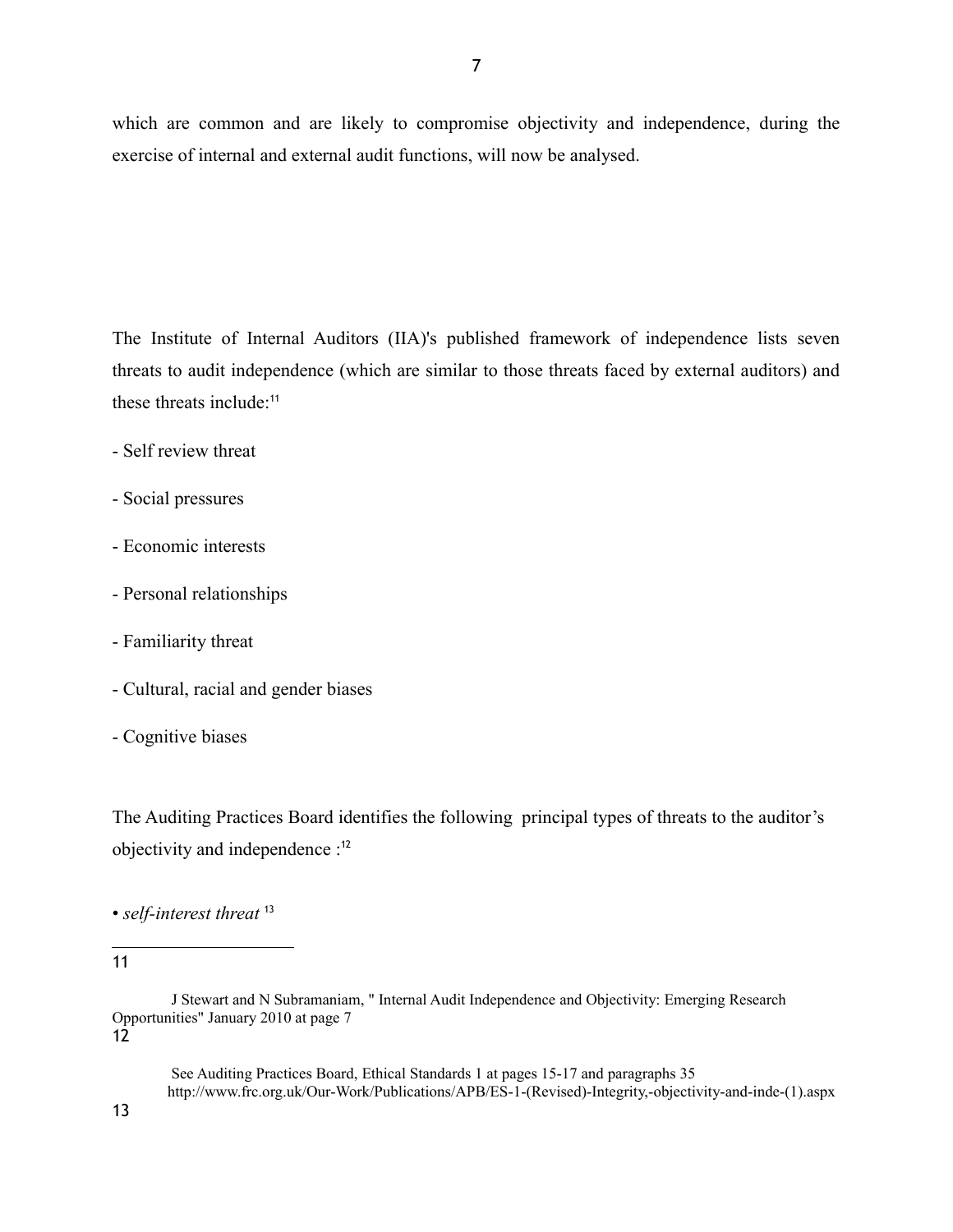- *self-review threat* <sup>14</sup>
- *management threat*
- *advocacy threat*<sup>15</sup>
- *familiarity (or trust) threat*
- *intimidation threat*

#### **B. Changing Roles of Internal and External Auditors**

As well as evidence which suggests that the internal auditor's role has changed in recent years to one of a consultant nature, in contrast to that of a policing role,<sup>16</sup> evidence has also been provided to support the fact that the external auditor's role changed during the nineties from that synonymous to a watch dog to a less vigilant and scrutinising role (Cunningham; 2006).<sup>17</sup> Such evidence which include:

14

 " A self-review threat arises when the results of a non-audit service performed by the auditor or by others within the audit firm are reflected in the amounts included or disclosed in the financial statements (for example, where the audit firm has been involved in maintaining the accounting records, or undertaking valuations that are incorporated in the financial statements). In the course of the audit, the auditor may need to re-evaluate the work performed in the non-audit service. As, by virtue of providing the non-audit service, the audit firm is associated with aspects of the preparation of the financial statements, the auditor may be (or may be perceived to be) unable to take an impartial view of relevant aspects of those financial statements", ibid.

#### 15

 This arises when "the audit firm undertakes work that involves acting as an advocate for an audited entity and supporting a position taken by management in an adversarial context (for example, by acting as a legal advocate for the audited entity in litigation or a regulatory investigation). In order to act in an advocacy role, the audit firm has to adopt a position closely aligned to that of management. This creates both actual and perceived threats to the auditor's objectivity and independence", ibid.

16

 J Stewart and N Subramaniam, " Internal Audit Independence and Objectivity: Emerging Research Opportunities" January 2010 at page 13 17

 See L Cunningham, "Too Big to Fail: Moral Hazard in Auditing and the Need to Restructure the Industry Before it Unravels" Boston College Law School Faculty Papers Paper 165 (2006) at page 23. Also see M Ojo, General Literature on the Audit Expectations Gap, *Journal of Forensic Accounting, Vol. VIII, Nos. 1 & 2, January-December 2007*

 <sup>&</sup>quot; A self-interest threat arises when the auditor has financial or other interests which might cause the auditor to be reluctant to take actions that would be adverse to the interests of the audit firm or any individual in a position to influence the conduct or outcome of the audit (for example, where the auditor has an investment in the audited entity, is seeking to provide additional services to the audited entity or needs to recover long-outstanding fees from the audited entity)", see ibid.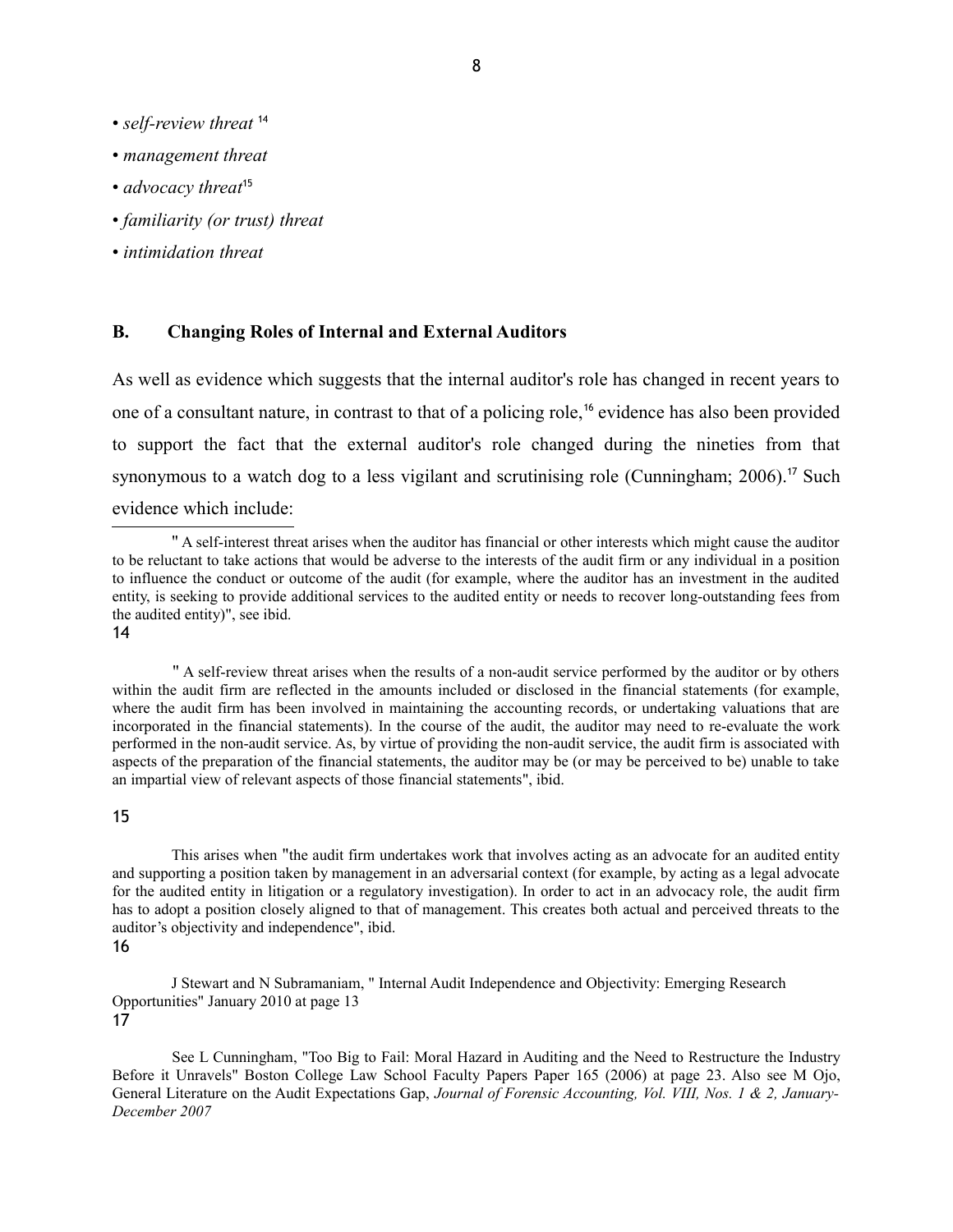− Firstly, the widening scope of audit firm services beyond the audit function - which has resulted in relationships which have affected audit firms' independence,<sup>18</sup> secondly, increase in accounting irregularities during the 1990s which have arisen in the form of widespread premature revenue recognition and other forms of creative accounting, and thirdly, evidence of auditor ability to influence audit quality and liability risk.<sup>19</sup>

Traditional auditing techniques focus on internal controls and demonstrate the auditor's thorough reputation as compared to the lax and complacent attitude which has been evidenced through recent increases in creative accounting practices and the widespread use of off balance sheet instruments as illustrated in the case of Enron. For this reason, a return to and focus on traditional auditing techniques, as well as auditing techniques which focus on internal controls is a much needed move - whilst also supporting audits which also take into consideration, strategic and operational controls. Such a stance would be greatly facilitated in cases where an external auditor is able to undertake certain permitted internal audit responsibilities.

# **C. Limitations On the Use of Internal Audit Work and the Assumption of Internal Audit Roles - As Performed By External Auditors**

In order to prevent or avoid situations where over reliance on internal audit work could result in a compromise of the external auditor's objectivity, certain safeguards serve to assist in "clarifying the circumstances where the work of the internal audit function cannot be used and therefore is prohibited." Such instances, as provided for by the ISA 610 (Revised), paragraphs 14] are as  $follows: <sup>20</sup>$ 

see L Cunningham, page 24; This also supports the argument put forward that increased interest in the objectivity and independence of internal audits is linked to "the evolving and expanding role of internal audit as a key corporate governance mechanism, as well as an internal consultancy service" J Stewart and N Subramaniam page 4; and the statement that "the scope of internal audit has expanded in recent times to encompass operational and strategic controls and is moving away from the traditional finance audits - hence there is a reducing scope for reliance which however, depends on individual internal audit departments" see A Garrett, "The Role of Internal Audits in External Audits" CAE Conference, Abu Dhabi 2013 18 November 2012. 19

see L Cunningham, pages 24 and 25

<sup>20</sup> See [ISA 610 (Revised), paragraph 14] and IFAC, "Basis for Conclusions, Prepared by the Staff of the IAASB" ISA 610 (Revised), Using the Work of Internal Auditors, and ISA 315 (Revised), Identifying and Assessing the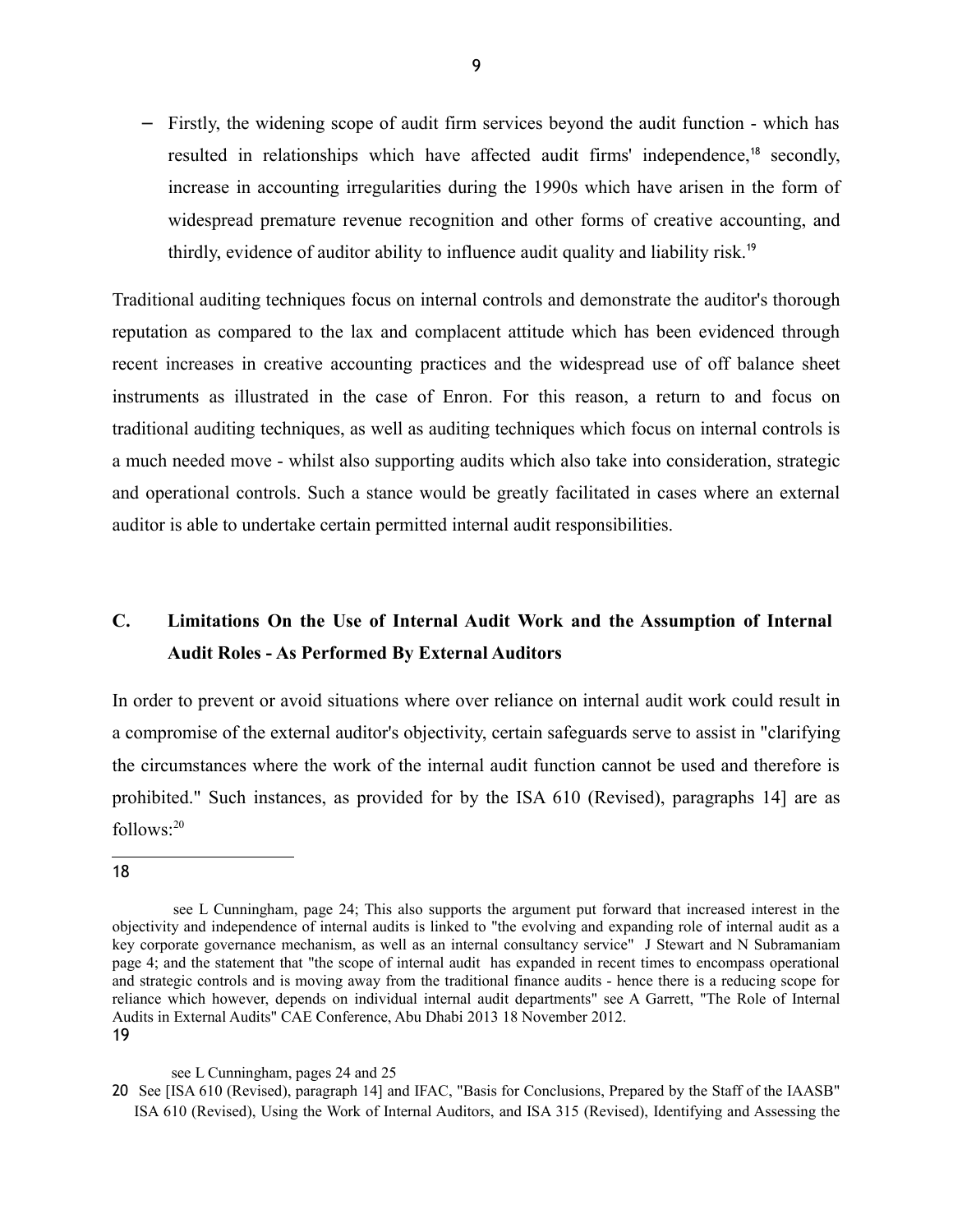- Where the function's organizational status and relevant policies and procedures do not adequately support the objectivity of internal auditors;

- Where the function lacks sufficient competence; or

- Where the function does not apply a systematic and disciplined approach, including quality control.

According to Paragraph 9 of the **INTERNATIONAL STANDARD ON AUDITING 610 (REVISED)**,<sup>21</sup> the external auditor's sole responsibility for the audit opinion expressed, is not reduced by the external auditor's use of the work of the internal audit function on the engagement.

Paragraph 24 also expressly states that the following information should be included in the audit documentation - where the external auditor incorporates the work of the internal audit function:

- Evaluation of whether the function's organizational status and relevant policies and procedures adequately support the objectivity of the internal auditors; the level of competence of the function; and whether the function applies a systematic and disciplined approach, including quality control.

#### **USING THE WORK OF INTERNAL AUDITORS**

(Effective for audits of financial statements for periods ending on or after December 15, 2013).

Risks of Material Misstatement through Understanding the Entity and Its Environment *March 2012* at pages 6 and 7. Furthermore, "Ensuring there are adequate safeguards against over or undue use of the work of the internal audit function (where use is permissible) by strengthening the external auditor's decision-making framework for determining the planned nature and extent of work of the internal audit function that can be used. In particular, more clearly articulating in the requirements that the external auditor must make all significant judgments in the audit engagement, and plan to use less of the work of the internal audit function and perform more of the work directly in circumstances where the assessed risk of material misstatement is higher with special consideration given to risks identified as significant. Similarly, for the other factors, elevating application material to incorporate in the requirement how the factors should influence the auditor's judgments." [ISA 610 (Revised), paragraphs 15-16]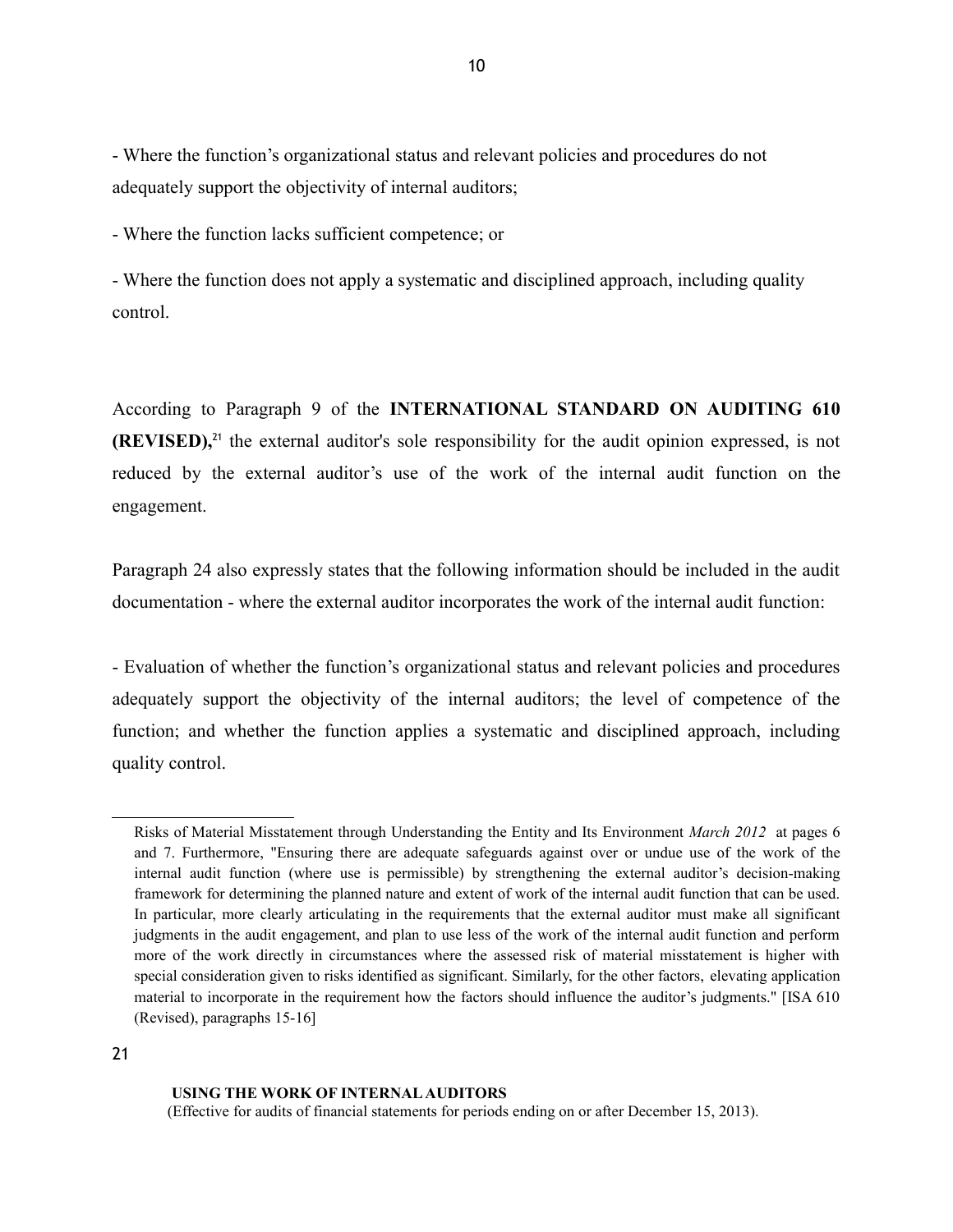- The nature and extent of the work used and the basis for that decision; and

- The audit procedures performed by the external auditor to evaluate the adequacy of the work used.

#### **Outsourcing and Co Sourcing of Internal Audit Services**

As highlighted in the previous sections, there are certain duties and responsibilities which the external auditor is capable of undertaking and permitted to undertake by law. Under the Sarbanes Oxley Act, the prohibition of the external auditor's capacity to perform dual roles in respect of performing certain non audit services which include internal audit outsourcing services, is highlighted.

Section 201 of the Sarbanes Oxley Act of 2002 lists certain prohibited services which do not lie within the scope of practice of external auditors of U.S public companies. The prohibited services<sup> $22$ </sup> are based on three primary criteria, namely:

i) An auditor cannot function in the role of management;

ii) An auditor cannot audit his or her work; and

iii) An auditor cannot serve in an external advocacy role for the client.

Internal audit outsourcing services constitute one of the services listed as prohibited and even though the provision of such services by external auditors to their clients is no longer permissible, it is reported by Ernst and Young  $(2006)^{23}$  that public accounting and specialist firms provide these services to non audit clients. Section 201 of Sarbanes-Oxley, with regard to internal audit outsourcing, may have been over-reactionary and may continue to hinder both

<sup>22</sup>

Prohibited services include:

<sup>-</sup> Book keeping or other services related to the accounting records or financial statements of the client whose statements are being audited;

<sup>-</sup> Financial reporting systems design and implementation;

<sup>-</sup> Internal audit outsourcing services.

See J Stewart and N Subramaniam, " Internal Audit Independence and Objectivity: Emerging Research Opportunities" January 2010 at page 17 and Ernst &Young, *Trends in Australian and New Zealand Internal Auditing*, *Third Annual Benchmarking Survey 2006,* Ernst & Young, Australia.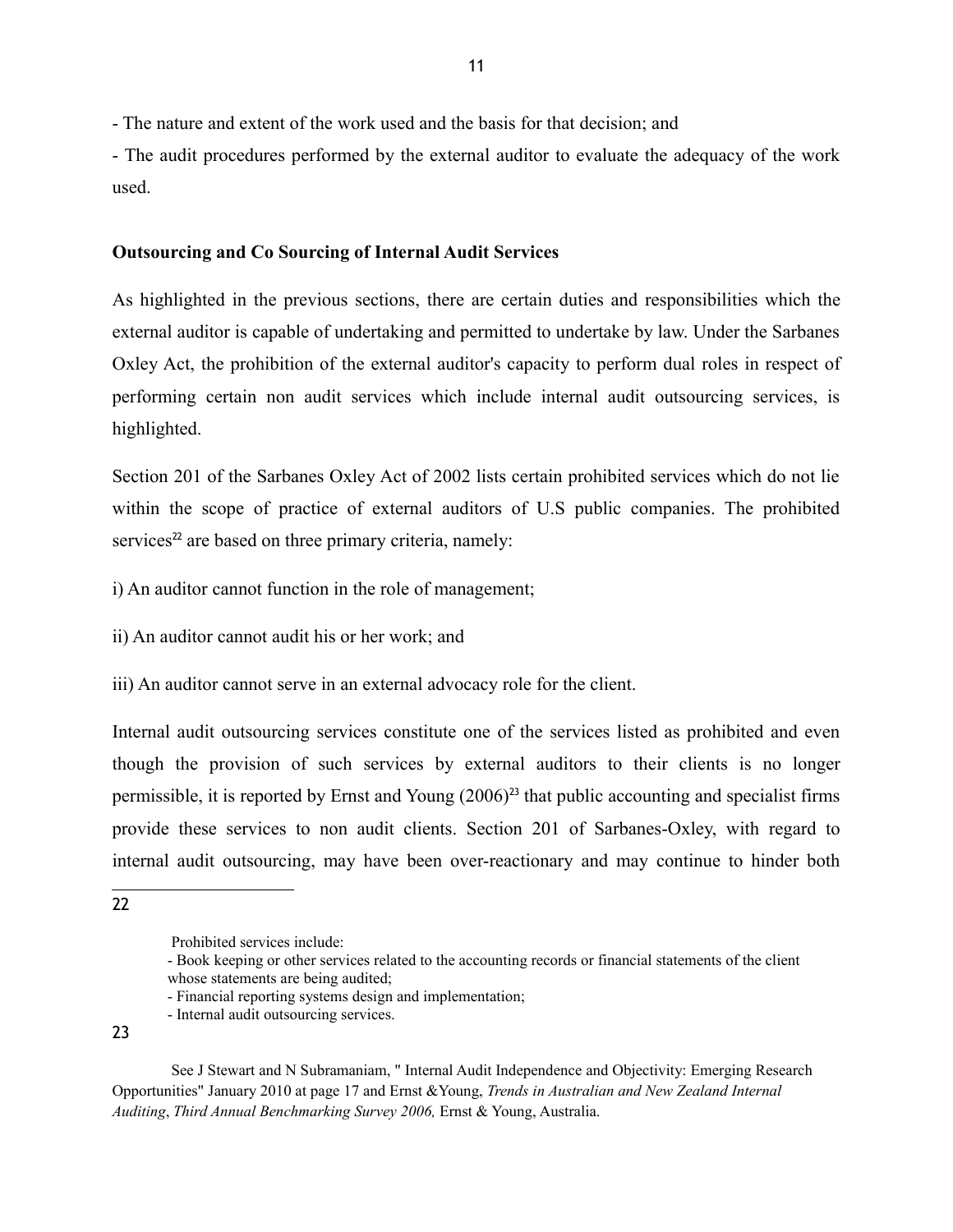companies and their auditors. The following sections relating to knowledge spill-over gains, cost management and financial reporting quality illustrate why.

#### **Knowledge Spillover Gains**

Knowledge spillover is the result of accounting firms benefiting from the relationship between the audit and non-audit services offered to their clients. In the case of internal audit outsourcing, the efficiency of financial audits is bolstered because the auditor is able to benefit from knowledge gained during the performance of internal audit functions. The auditor is able to gain a better understanding of the client's internal controls because the auditor has had close experience with the internal control environment as part of the client's internal audit function. As stated earlier, the auditor is better equipped during the financial audit and the amount of work needed to document internal controls, assess control risk, and design tests of control is reduced. (Aldhizer, 2003) The cost of performing the audit to the audit firm may also be lowered because of knowledge spillover gains, as Al-Harshani (2003) states in his dissertation:

> Knowledge spillover may generate a quasi-economic rent to the audit firm, where the marginal cost of the joint provision of the two types of services to the same client is less than the marginal cost of separately providing the same amount of audit and NAS to two different clients. The joint provision, therefore, is expected to lead to lowering the cost of performing the external audit work. Accordingly, we would expect the audit firm that provides both audit and NAS to the same audit client to rely less on the client's internal auditors' work as a cost-reduction technique due to potential cost savings from knowledge spillover.

#### **Cost Management**

Audit firms are not the only party to monetarily benefit from the outsourcing of internal audit. Companies that outsource their internal audit function may reap potential cost benefits as well. In the article "Internal Audit Outsourcing" Aldhizer and Cashell (2003) explain: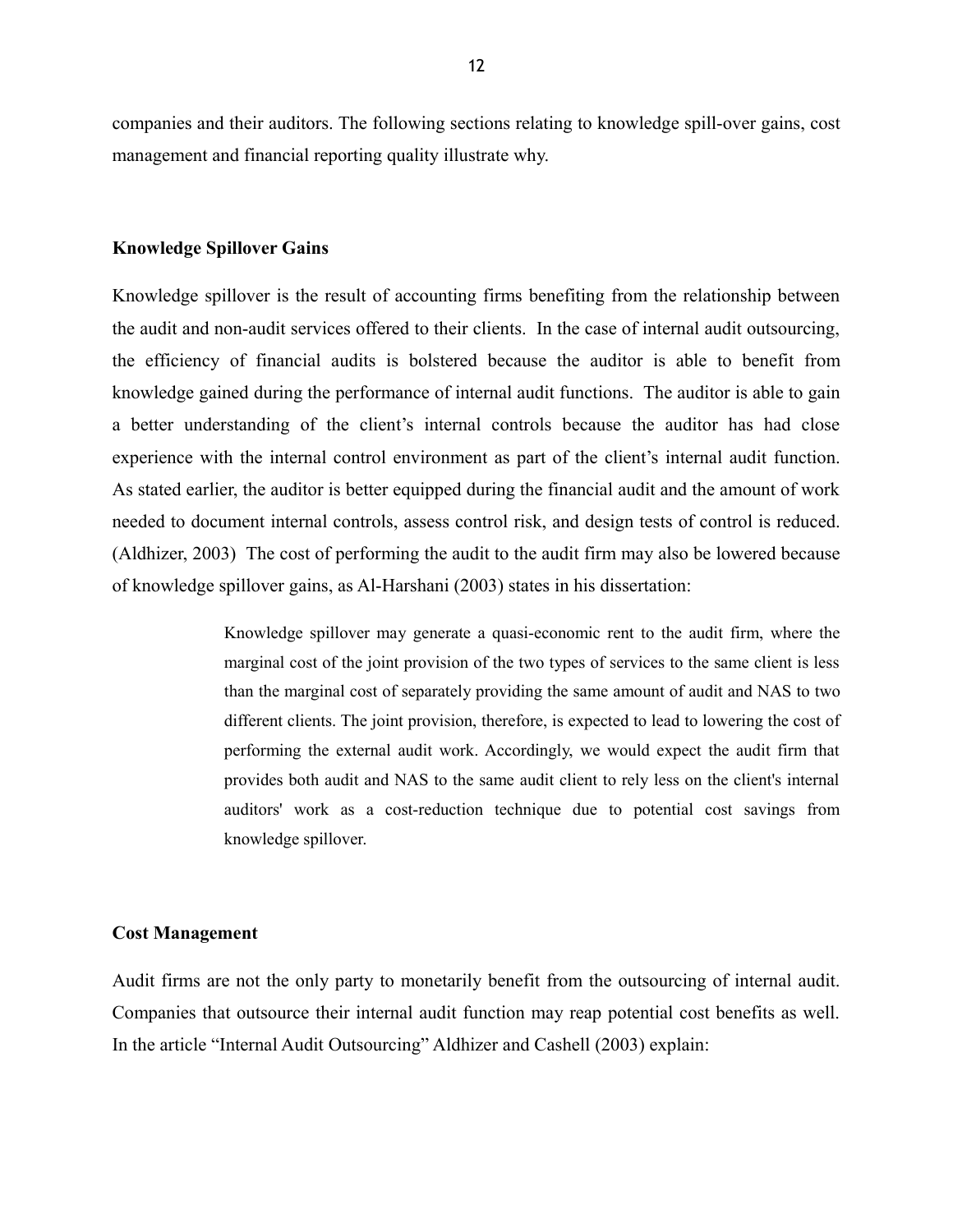For companies, outsourcing the internal audit function offers potential cost benefits. Internal audit outsourcing may reduce overlapping positions and audit effort by creating more flexibility in increasing and decreasing workloads. Additionally, outsourcing allows a company to replace "fixed" cost employees with "variable" fees for services. Finally, a wide range of expertise is available from large firms that would be too expensive for a company to maintain internally.

#### **Accounting Risk Management and Financial Reporting Quality**

An investigation by Prawitt et., al. (2011) found evidence that suggested that high quality internal audit functions (regardless of outsourcing) are associated with lower accounting risk. Furthermore, Prawitt et. Al. (2003) found that companies that outsourced their internal audit function to their external auditor prior to the passage of Sarbanes-Oxley had lower accounting risk than companies that outsourced their internal audit function to another third-party service provider and companies that maintained their own in-house internal audit function.

Based on an empirical analysis of the relationship between restatements and non-audit fees paid by a client to its external auditor, it was found that companies that were not required to restate their financial statements paid more in internal audit outsourcing fees to their external auditors than companies that did, in fact, have to record material restatements (Prawitt et. Al. 2003).This evidence suggests a negatively correlating relationship between the outsourcing of internal audit functions and the occurrence of material financial restatements.

Arguments have also been put forward to bolster the stance that "an outsourced provider may be more independent than an in-house internal audit function since it is difficult for an employee to be truly independent of management, and that on the other hand, there also factors which could affect the objectivity of outsourced providers in the same manner that external auditor independence can be compromised."<sup>24</sup> It is also argued that "regardless of whether external

For instance, where the audit firm is dependent on a client for a major source of income and would not wish to lose such a client, self review threats etc; see ibid at pages 17 and 18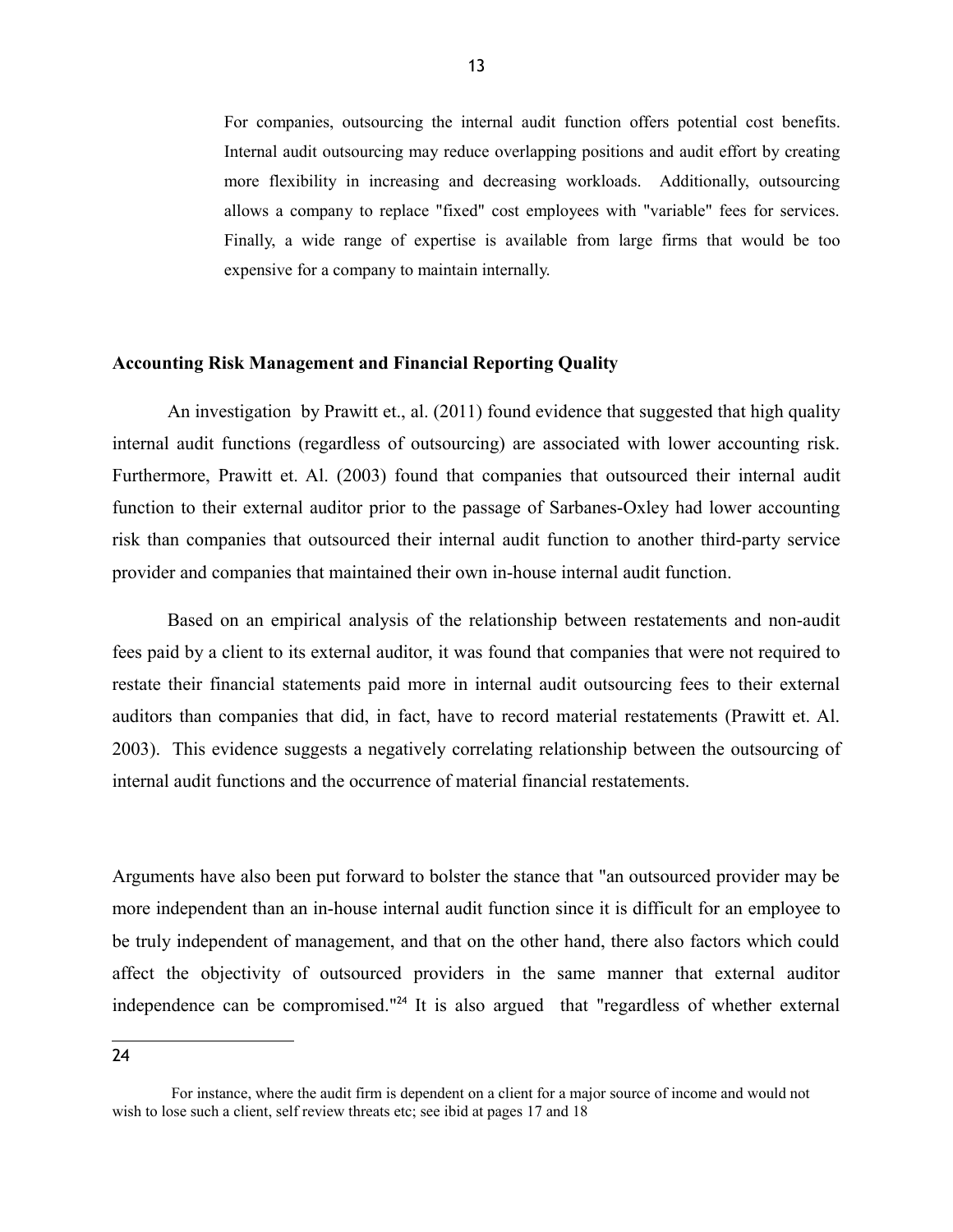assurance is obtained for sustainability reports (which contain a combination of quantitative<sup>25</sup> and qualitative data), that internal audit can play a role in verifying this data for management purposes."

The Institute of Internal Auditors (IIA) also recommends a list of factors to be considered when assessing potential outsourcing engagements:<sup>26</sup> available resources, size of the organization, types of outsourcing alternatives, Law, Statute, or regulation (since some companies may be prohibited by statute or regulation from outsourcing internal audit services to their external auditors), taking into consideration an analysis of the advantages and disadvantages of outsourcing, as well as the following:<sup>27</sup>

- Independence of the external service providers

- Allegiance of in-house resources versus that of external service provider
- Professional standards followed by the external service provider
- Qualifications of the service provider
- Staffing training, turnover, rotation of staff, management
- Flexibility in staffing resources to meet engagement needs or special requests
- 25

Institute of Internal Auditors (IIA), "The Role of Internal Auditing in Resourcing the Internal Audit Activity" IIA Position Paper January 2009 pages 4 and 5 https://na.theiia.org/standards-guidance/Public %20Documents/IPPF\_PP\_Role\_of\_IA\_in\_Resourcing\_the\_IAA\_01-09.pdf

#### 27

Other factors to be considered include "access to best practice or insight to alternative approaches; culture of the organization – receptiveness to external service providers; insight into the organization by the external service provider; coverage of remote locations; coordination with in-house internal auditing; coordination with external auditor; use of internal auditing as a training ground for internal promotions; retention, access to and ownership of work papers; acquisition and availability of specialty skills; cost considerations; and good standing membership in an appropriate professional organization." see ibid

Furthermore, "where information being verified is not quantifiable, internal auditors could face objectivity threats arising from social pressure and familiarity." see ibid at page 21 26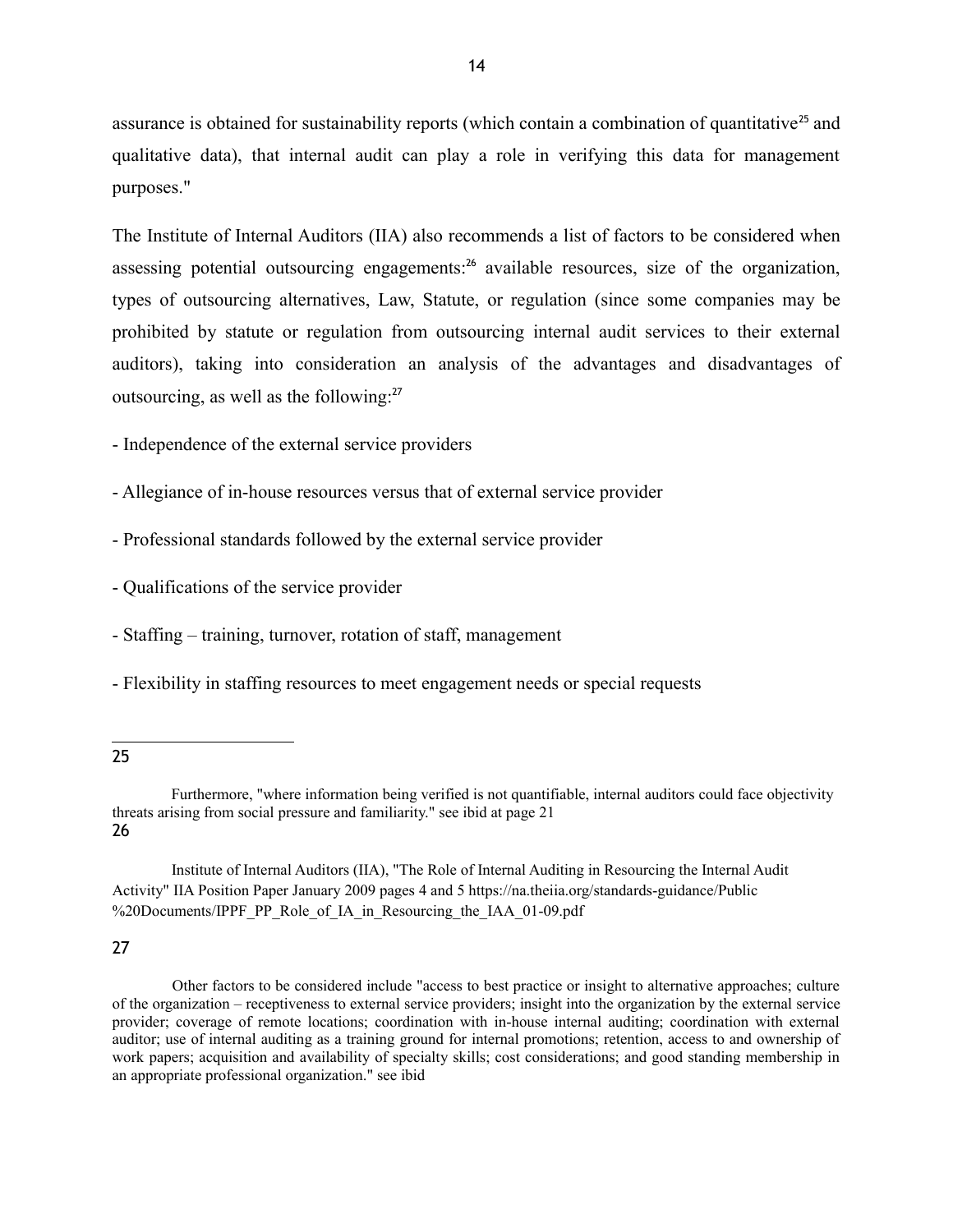- Availability of resources
- Retention of institutional knowledge for future assignments

#### **D. External Auditors Also Undertaking the Role of Skilled Persons**

Section 166 of the Financial Services and Markets Act (FSMA) 2000 deals with the powers of the UK's financial services regulator, the Financial Services Authority (FSA), to obtain a report by a skilled person (also referred to as a reporting accountant) to assist the FSA in performing its functions under the FSMA 2000.

In addition to its powers to appoint skilled persons to carry out certain functions under section 166, sections 167 and 168 of the Act also empower the FSA to appoint competent persons to carry out investigative tasks.

The differences between the roles of skilled persons (also known as reporting accountants) and competent persons, are demonstrated by the bearer of the costs for work carried out by these persons. For work undertaken by skilled persons, the regulated firm (who employs them) bears the cost directly whilst for work undertaken by competent persons, the FSA bears the cost.<sup>28</sup>

According to Singh (2003), even though skilled persons are usually approved by the FSA, the role is usually performed by auditors of the regulated firm.<sup>29</sup> This "raises the question of independence since both roles of auditors of the regulated firm and skilled persons (or reporting accountants) employed by the regulator (the FSA) are distinct roles which still overlap occasionally.<sup>30</sup> The use of skilled persons' reports has been controversial and concerns have been

29

30

See D Singh, The Role of Third Parties in Banking Regulation and Supervision (2003) 4(3) Journal of

<sup>28</sup>

See J Hitchins, M Hogg and D Mallet *Banking: A Regulatory Accounting and Auditing Guide* Institute of Chartered Accountants England and Wales (2001) at page 295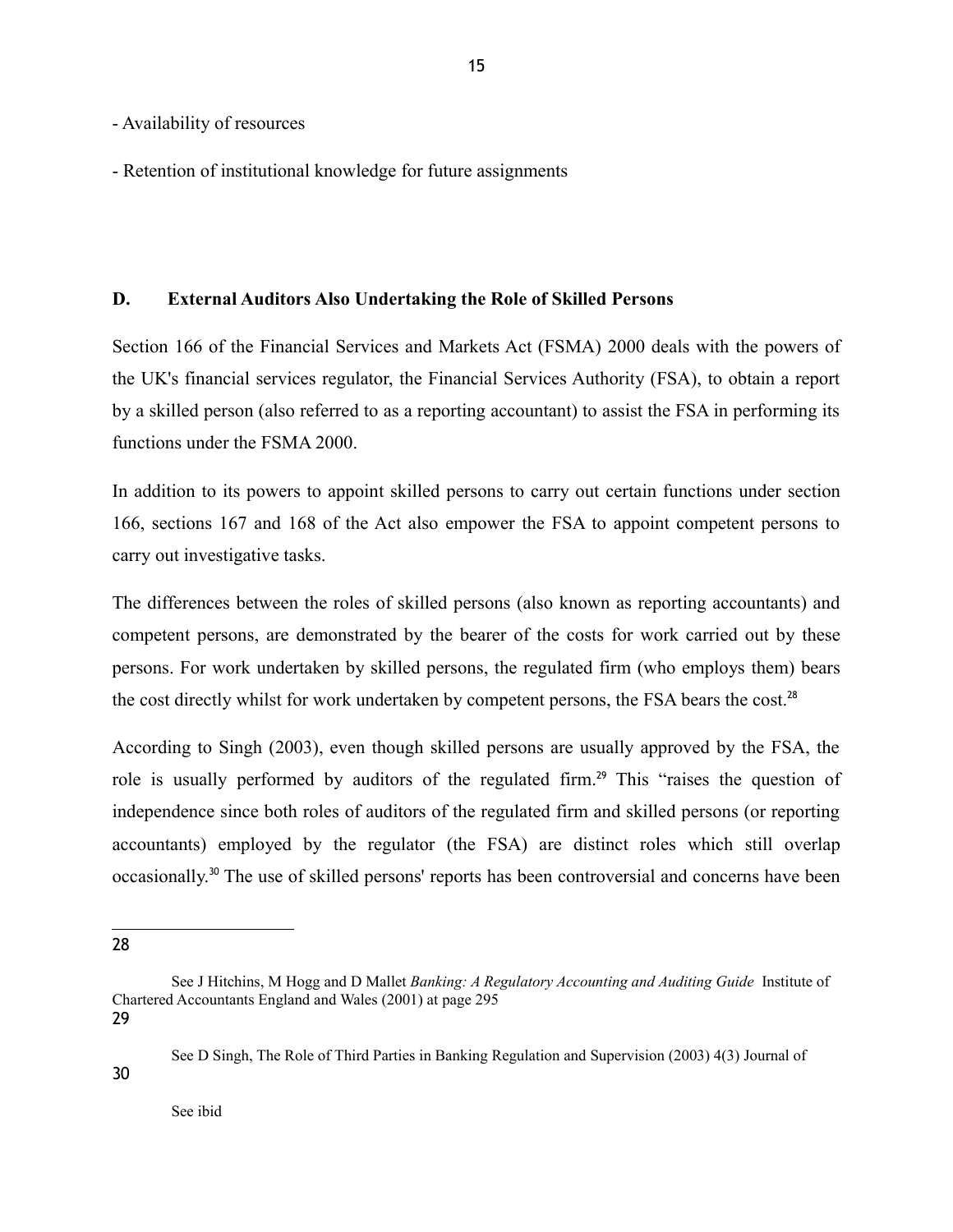expressed in relation to the FSA using a skilled person's report instead of devoting its own resources to investigating a matter."<sup>31</sup>

Certain measures have been adopted to safeguard against possibilities of a conflict of interest arising between the auditors of the regulated firm who are commissioned by the FSA as skilled persons but paid by the regulated firm. Chapter Five of the FSA Supervision Manual provides examples of circumstances where the FSA may use skilled persons. According to chapter five of the Supervision Manual, the FSA states that firms are to appoint skilled persons only for specific purposes, not to use them as a matter of routine, to use skilled persons only after having considered alternatives, to use skilled persons because of the added value to be gained due to their expertise or knowledge and not because of resource restraints, and to take into account cost implications as well as using the tool in a focused and proportionate way.

# **E. The Impact of Internal Auditor Compensation on External Auditor's Objectivity and Independence**

It is widely agreed in many academic and social spheres that compensation related performances have the potential and tendency to affect the objectivity and independence attributes required by an auditor to effectively perform his duties and responsibilities. Where an audit firm places great reliance on the income generated from a particular client (and particularly with respect to non audit services), there are greater possibilities for situations involving threats to the auditor's objectivity and independence, to occur - since such an audit firm will be unwilling to lose such a lucrative client. DeZoort et al (2001) argue that Institute of Internal Auditors' (IIA's) are vague in respect of factors which threaten internal auditor's objectivity.<sup>32</sup> Their prior research is based on the attribution theory which indicates "that external auditors should recognize this incentive bias". Their hypotheses also include the basic statement that "the effect of internal auditor

31

See ibid at page 135

DeZoort et al, "The Impact of Internal Auditor Compensation and Role on External Auditor's Planning Judgments and Decisions, Contemporary Accounting Research, Summer 2001 Vol 18 Issue 2, p257 - 281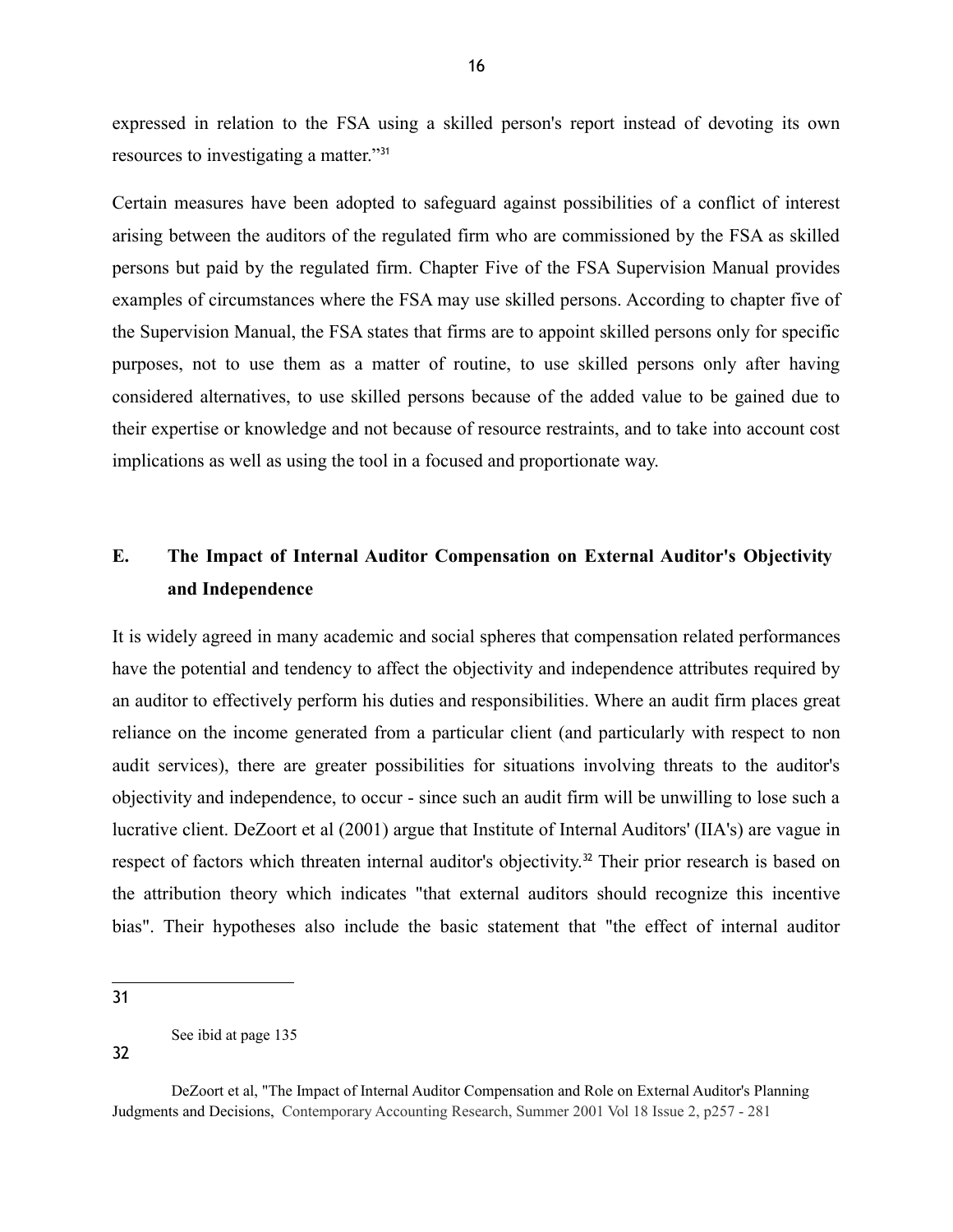compensation on external auditors' reliance judgments will be greater when internal auditors perform subjective tasks than when they perform objective tasks."

This can also be linked to the argument by Stewart and Subramaniam  $(2010)^{33}$  that objectivity issues and threats (arising from social pressure and familiarity) are more likely to arise when information being verified by internal audits for management is not quantifiable. The more objective and quantifiable the information being dealt with, the less likelihood for the impact of internal audit compensation to significantly affect internal audit work as well as external auditors' reliance judgments.

#### **Other Means of Safeguarding Audit Independence: Audit Committees**

According to a publication by Grant Thornton (2010), "being on an audit committee is a parttime job with full-time responsibilities. Audit committees rely heavily on the hands-on analysis provided by internal and external auditors....."<sup>34</sup> As well as being considered a "specialised committee within the board of directors - which prepares the work of, and reports to the board of directors in specific areas for which it has designated responsibility, other responsibilities of an audit committee are as follows (Basel Committee on Banking Supervision; 2012):<sup>35</sup>

- Monitoring of the financial reporting process, its output and integrity of the entity's financial statements;

- Oversight of the establishment of accounting policies and practices by the entity;

- Reviewing the significant qualitative aspects of the entity's accounting practices (including accounting estimates and financial statement disclosures), significant financial reporting 33

J Stewart and N Subramaniam, " Internal Audit Independence and Objectivity: Emerging Research Opportunities" January 2010 at page 21. 34

Grant Thornton, "Evaluating the Internal and External Audit Function" The Audit Committee Guide Series 2010 (adapted from the Audit Committee Handbook, Fifth Edition published by Wiley and Sons) page 1 35

Basel Committee on Banking Supervision, "The Internal Audit Function in Banks" June 2012 at page 21 www.bis.org/publ/bcbs223.pdf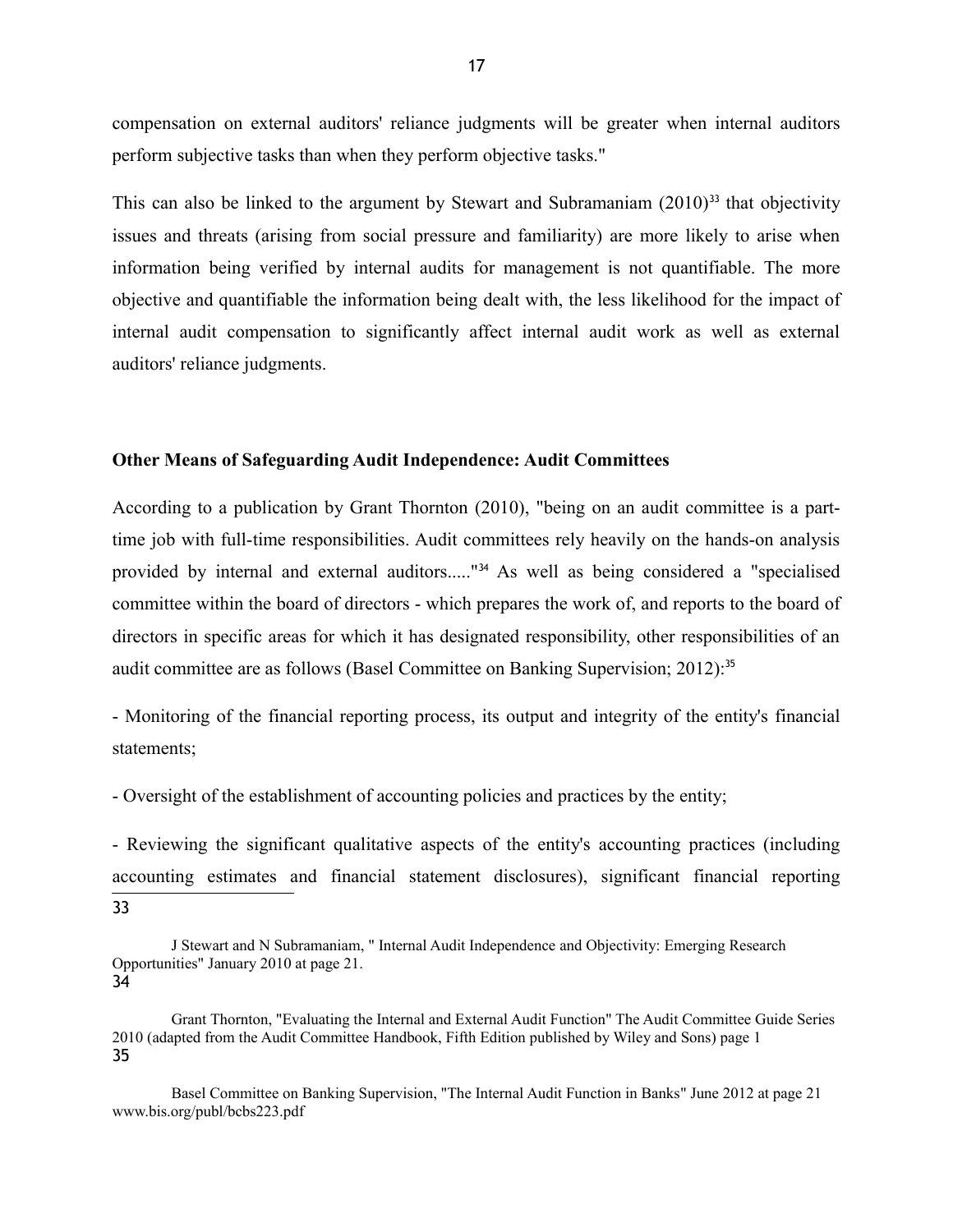judgments contained in the statements, and arrangements through which staff of the entity may privately and confidentially raise concerns about.

The audit committee is also responsible for "reviewing and monitoring the independence of the statutory auditor or external audit firm; reviewing and monitoring the statutory auditor's objectivity, as well as the effectiveness of the audit process."<sup>36</sup>

Other generally acknowledged responsibilities of audit committees include the appointment and assessment of remuneration for external auditors, ensuring that adequate resources exist for the internal audit function, reviewing and reporting on the effectiveness of the firm or entity's internal controls and ensuring that coordination<sup>37</sup> is retained between the internal audit function and external auditors.

# **F. Empirical Evidence On Whether Audit Independence is Compromised Where External Auditors Serve In the Dual Capacities (Exercising Both External and Internal Audit Functions): Results of a Study**

According to a study by Geiger et al  $(2002)^{38}$ , whose purpose partly consists in providing some empirical evidence on whether audit independence is compromised when external auditors serve in the dual capacities in exercising both external and internal audit functions, " Little evidence exists as to whether financial statement users believe that auditor independence or financial

36

See ibid at pages 21 and 22

37

 Section two of the Guide published by HM Treasury "Cooperation Between Internal and External Auditors", A Good Practice Guide, highlights the conditions necessary for effective cooperation and the benefits which can be gained. Such benefits include: "More effective audits based on a clearer understanding of respective audit roles and requirements; a reduced audit burden resulting in less disruption; a better informed dialogue on the risks facing the organisation or entity; better coordinated internal and external audit activity based on joint planning and communication of needs; increased scope for use by both internal and external auditors of each other's work; and the opportunity for each party to draw on a wider and more flexible skills base." HM Treasury "Cooperation<br>Between Internal and External Auditors", A Good Practice Guide http://www.hm-Between Internal and External Auditors", A Good Practice Guide http://www.hmtreasury.gov.uk/d/auditors\_190105.pdf 38

M Geiger, D Jordan Lowe and K Pany, "Outsourced Internal Audit Services and The Perception of Auditor Independence" The CPA Journal, http://www.nysscpa.org/cpajournal/2002/0402/features/f042002.htm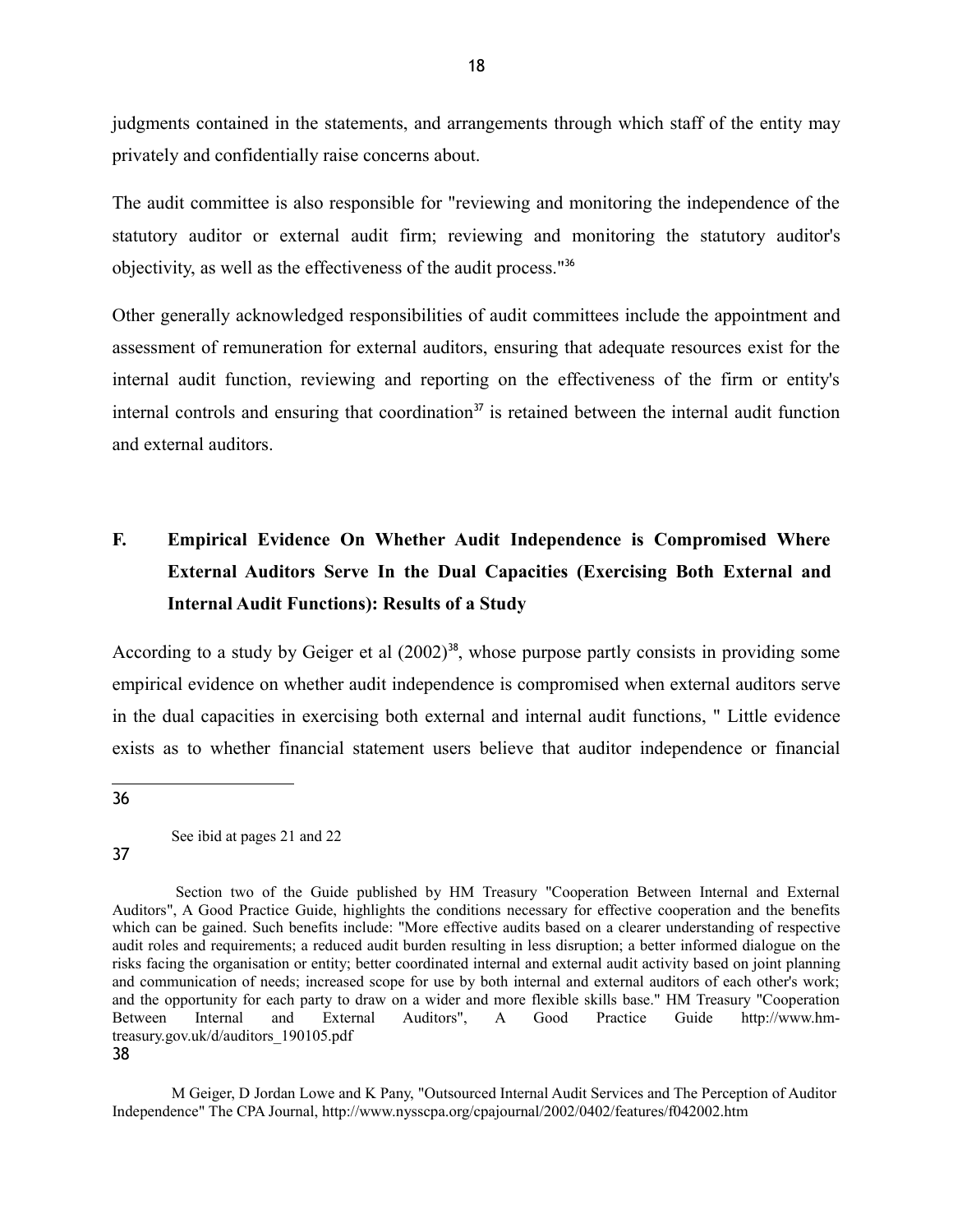statement reliability is jeopardized where the external auditors are engaged to perform internal audit activities."<sup>39</sup>

The study also made reference to some important observations:

- − That financial statement users may have perceived some positive synergy in performing internal audit work for the external audit client. This dual role might improve audit quality by providing external auditors with greater insight into the client, making it more likely that business transactions will be understood and key audit risks identified. In addition, being engaged to perform internal audit work for the audit client may be perceived as a signal of high quality work.
- − Regardless of whether performing the internal audit work leads to a better external audit, or performing the external audit well leads to an internal audit engagement, the loan officers in their study perceived this relationship favorably.
- − While the AICPA has requested (and the SEC originally proposed) that CPA firms should be strictly prohibited from performing outsourced internal audits for public attest clients, the study suggests that external auditors performing outsourced internal audit work for clients was not, by itself, perceived negatively.

# **G. Objectivity and the Overlapping Roles of Testifying and Consulting Experts in Forensic Accounting**

Forensic accounting experts are usually classified among the following three groups; expert witness (testifying expert), consulting expert, and fact witness. An expert witness generally 39

Furthermore, results of their study "provide important insights into the effects of various internal audit outsourcing arrangements. The findings support the former AICPA position that having outsourced internal audit activities performed by the company's external audit firm does not, by itself, appear to negatively affect financial statement users' perceptions of auditor independence and other related decisions. This type of outsourcing arrangement would be expected to increase in the future if audit firms are allowed to provide these services to their clients. While the SEC and AICPA have implemented certain constraints regarding these arrangements, in certain cases audit firms are still allowed to provide these services."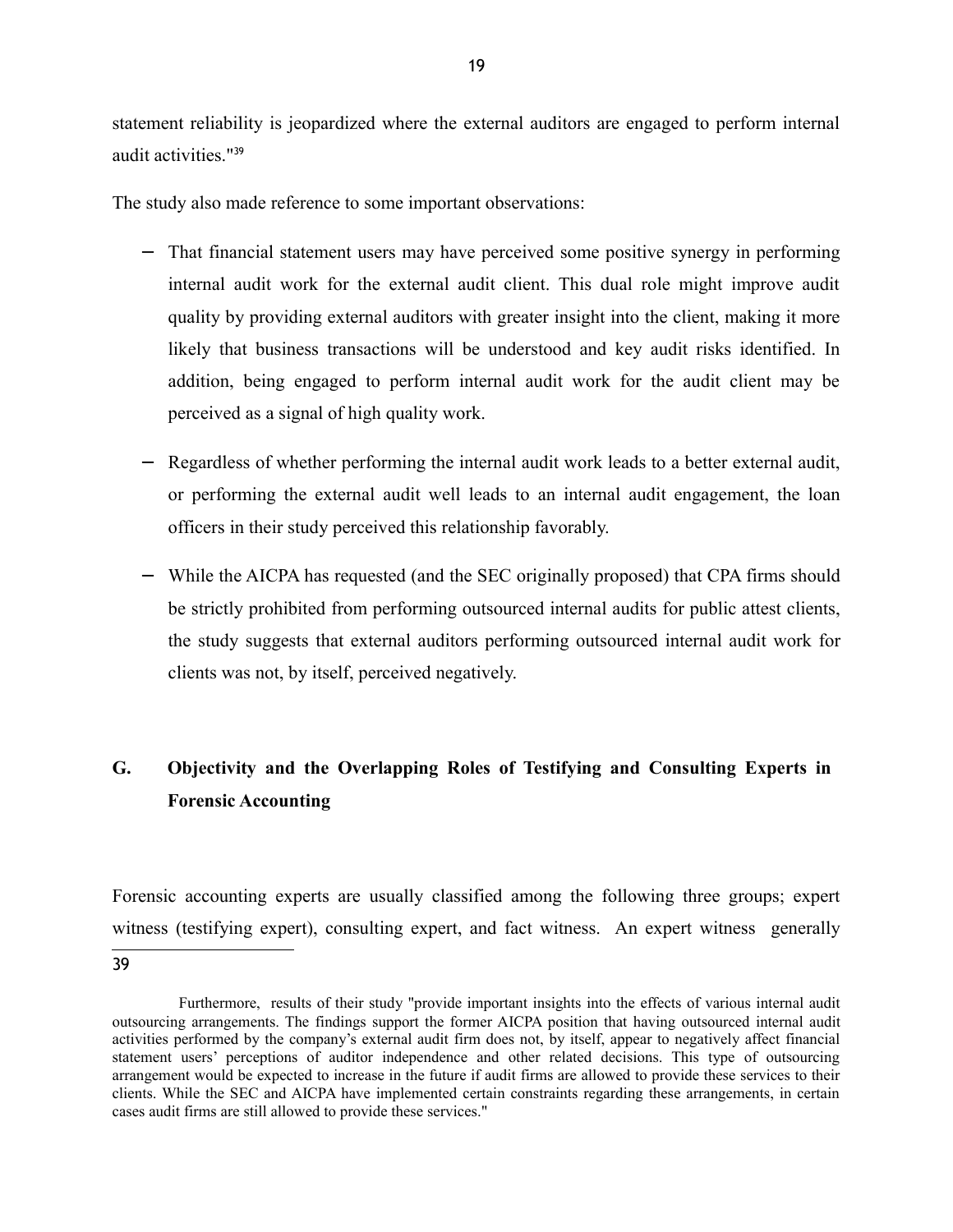appears before a Trier of fact (Judge and/or Jury) and provides an opinion by deposition or testimony before the court. A consulting expert can advise on an attorney's work product by providing additional support in resolving a case. When an accounting expert is called to testify as a fact finding witness, he or she is expected to offer only factual analysis regarding the case without rendering an opinion (Michaelson, 2005). The main differences lie between the testifying expert and consulting expert.

The testifying expert must be mindful of the Daubert standard, which is codified in the Federal Rules of Evidence 702 and states; a witness may only testify if, the testimony is based upon sufficient facts or data, the testimony is the product of reliable principles and methods, and the witness has applied the principles and methods reliably to the facts of the case. This standard creates an environment where an expert's opinion should maintain a character of transparent objectivity. Conversely, a consulting expert owes objectivity to the client rather than the Trier of fact. A consulting expert advocates their position on a client's behalf (Michaelson, 2005).

The perception of objectivity is an important element for a forensic accountant engaging in expert testimony. The transparency of an experts' impartiality is vital from a critical position because this ultimately establishes the credibility of the expert's findings. As exemplified in Monsanto v. Tidball (2009) (Monsanto), the defendant retained an accountant and tax professor to consult on economic damages claimed. The expert eventually testified in the case. According to the Court, there were reservations regarding the expert's objectivity and ultimately deemed the report "unreliable and unable to assist the jury." The expert was referred as a consultant and expert throughout the case literature. These dual roles likely occur as the litigation process develops and the mounting costs conceivably prohibit the addition of a second expert exclusively for testimony. This quandary compels litigation attorneys to put forward an expert initially retained in a consulting role hoping for the best result (Pedneault 2009).<sup>40</sup>

<sup>40</sup> For further information, see J DiGabriele, "An Observation of Differences in the Transparent Objectivity of Forensic Accounting Expert Witnesses .. Journal of Forensic & Investigative Accounting Vol. 3, Issue 2, Special *Issue, 2011*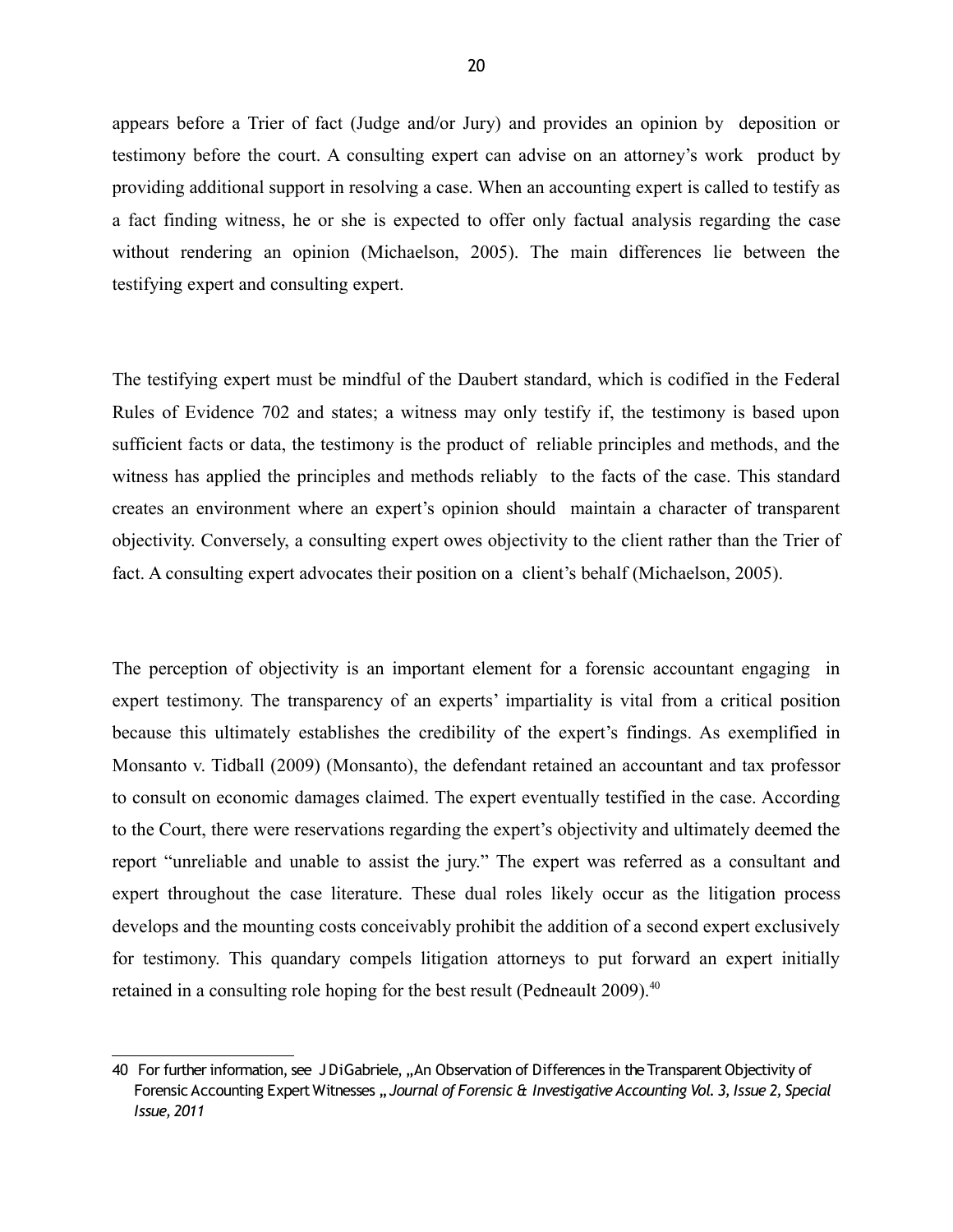Ethical risks persist with the revised rules as regards Amended Rule  $26$  Communications<sup>41</sup> and particularly with reference to the fact that full disclosure of draft expert reports (as well as the expansive disclosure of communications between experts and attorneys) will no longer be required. As argued, $42$  attorney influence on the objectivity and independence of testifying experts is likely to increase, not only as a result of the dual roles assumed by the testifying and consulting expert, but also because of the consequences of the Amended Rule 26 Communications (as regards disclosures).

21

Even though cost considerations are partly attributed to the revised rules (Amended Rule 26 Communications), cost savings could still be achieved through a focus on cost reductions during the discovery phase – and particularly also owing to the fact that:

- − The majority of the cost of litigation is incurred during the discovery phase; and
- − A focus on the final opinion of the testifying expert rather than the thought process, will help mitigate and minimise overall cost expenditure. "43

Unncessarily protracted discovery costs should be avoided. Given the nature of the process involving the final opinions of the testifying expert and the tendency for attorneys to do everything possible to waive or shift opinions in favour of their clients, greater measures should be in place to avoid potential manipulations of opinions (of the testifying expert - particularly) or potentials for the objectivity and independence of the testifying expert to be influenced. The increased protection afforded to attorney and expert communications via the waiver of the need

<sup>41</sup> For further information on the revised rules, see J Di Gabriele "A Narrative Inquiry of the Inchoate Ethical Risks of <forensic Accounting Experts under Amended Rule 26 Communications, Ethics & Critical Thinking Journal (Volume 2012 Issue 1)

<sup>42</sup> See ibid

<sup>43</sup> Ibid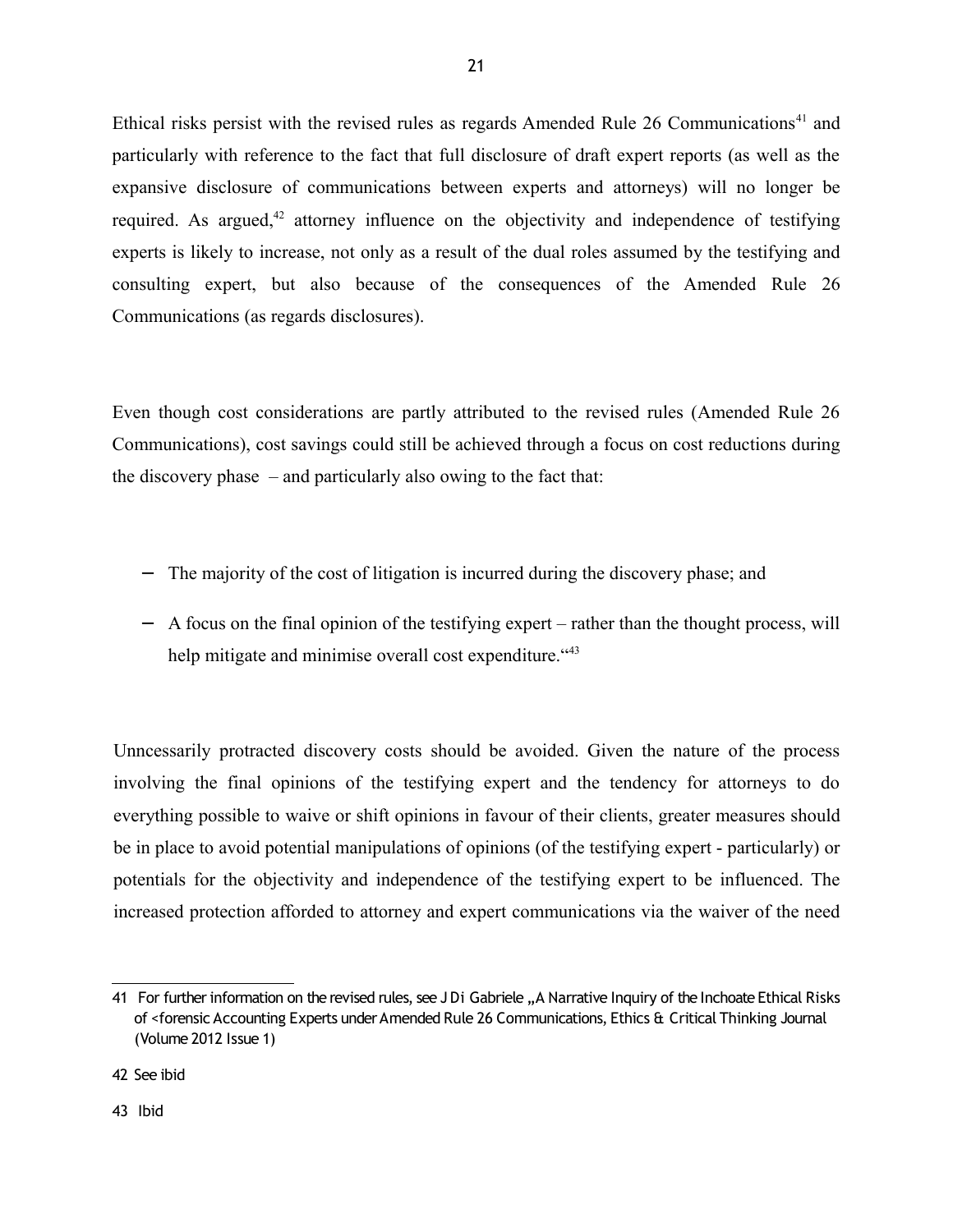for full disclosures of such communications would only increase the likelihood that attorney influence (over objectivity and independence of testifying expert opinions) will increase.

#### **H. Conclusion**

It has been demonstrated that certain capacities exist in which the dual role of the external auditor (in undertaking internal audit roles as well as skilled persons roles) could be immensely beneficial to an entity or organisation. This arises as a result of the invaluable skills and expertise which such a role provides and incorporates into the audit process. Even where such an exercise of a dual role is prohibited by law or as a result of organisational policies, opportunities exist whereby close cooperation between external and internal auditors could provide for increased scope in implementing and benefiting from each other's work. The opportunities and benefits of drawing on the skills and expertise gained by an external auditor who has acquired so much knowledge by virtue of the exercise of both roles and the experience acquired from having exercised such roles, should not be under estimated.

As recommended in chapter five of the Supervision Manual of the FSA, there are certain situations whereby such a dual role may not be warranted, where such dual roles should not be exercised routinely, where such dual role should only be implemented after having considered other alternatives, and more importantly, why such dual role could contribute and generate added value by virtue of the increased expertise or knowledge which such a dual role brings. Where concerns relating to a compromise of independence and objectivity arise, then prohibitions and restrictions imposed by section 201 of the Sarbanes Oxley Act are, to a great extent, justified.

As stated previously in this paper, under section B, a return to and focus on traditional auditing techniques, as well as auditing techniques which focus on internal controls is a much needed move - whilst also supporting (internal) audits which to a greater extent, take into consideration, strategic and operational controls. Such a stance would be greatly facilitated in cases where an external auditor is able to undertake certain permitted internal audit responsibilities.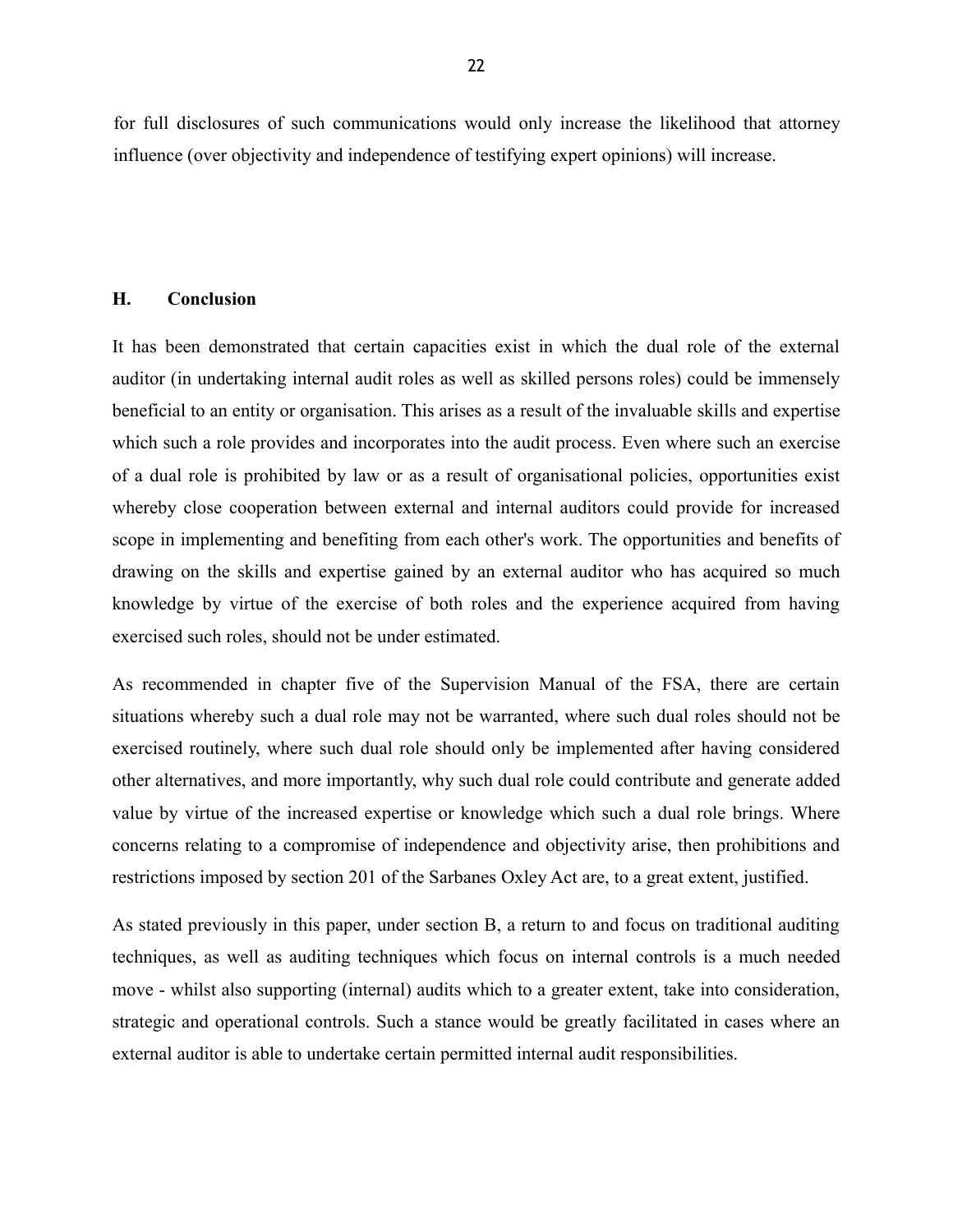There is support for the opinion that a certain degree of compromise of objectivity and independence does occur where the forensic accounting expert assumes a dual role (acts in both capacities of testifying expert and consulting expert). However, the degree to which such a compromise occurs is another issue. Where reliable, well tested techniques have been incorporated into the process, then the disadvantages of having a forensic accountant acting in both capacities/roles may be mitigated or nullified by the potential advantages in having a forensic accountant in both positions.

As is particularly the case with external auditors, the reliability of internal controls also plays a huge and crucial role in the audit process - as well as those in charge of those internal controls. Where safeguards such as the segregation of duties and other measures are incorporated into the process to reduce instances or situations whereby such controls could be manipulated, then benefits of having an external auditor serve in a dual role capacity may well extend beyond its stated disadvantages.

Benefits accruing from having a dual role include namely the acquisition of knowledge and expertise gained during the latter stages of the process - which could assist in providing more accurate judgments during latter stages of the process. This is also similar to the position which exists with external auditors: whereby the mandatory rotation of audit firms, whilst serving to ensure that independence and objectivity is not compromised, could also be detrimental where the external auditor leaves the firm shortly/prematurely after having been employed by the firm. In the case of internal audit outsourcing, the efficiency of financial audits is bolstered because the auditor is able to benefit from knowledge gained during the performance of internal audit functions. The auditor is able to gain a better understanding of the client's internal controls because the auditor has had close experience with the internal control environment as part of the client's internal audit function.

The firm incurs greater costs in employing a new auditor in re acquiring the knowledge which the previous auditor had acquired - having left the firm prematurely. Further, the knowledge which could have been employed by the leaving auditor is not fully maximised in the process.

Whilst a segregation of duties and the incorporation of court appointed experts may serve to introduce some degree of greater objectivity into the process, greater focus should also be given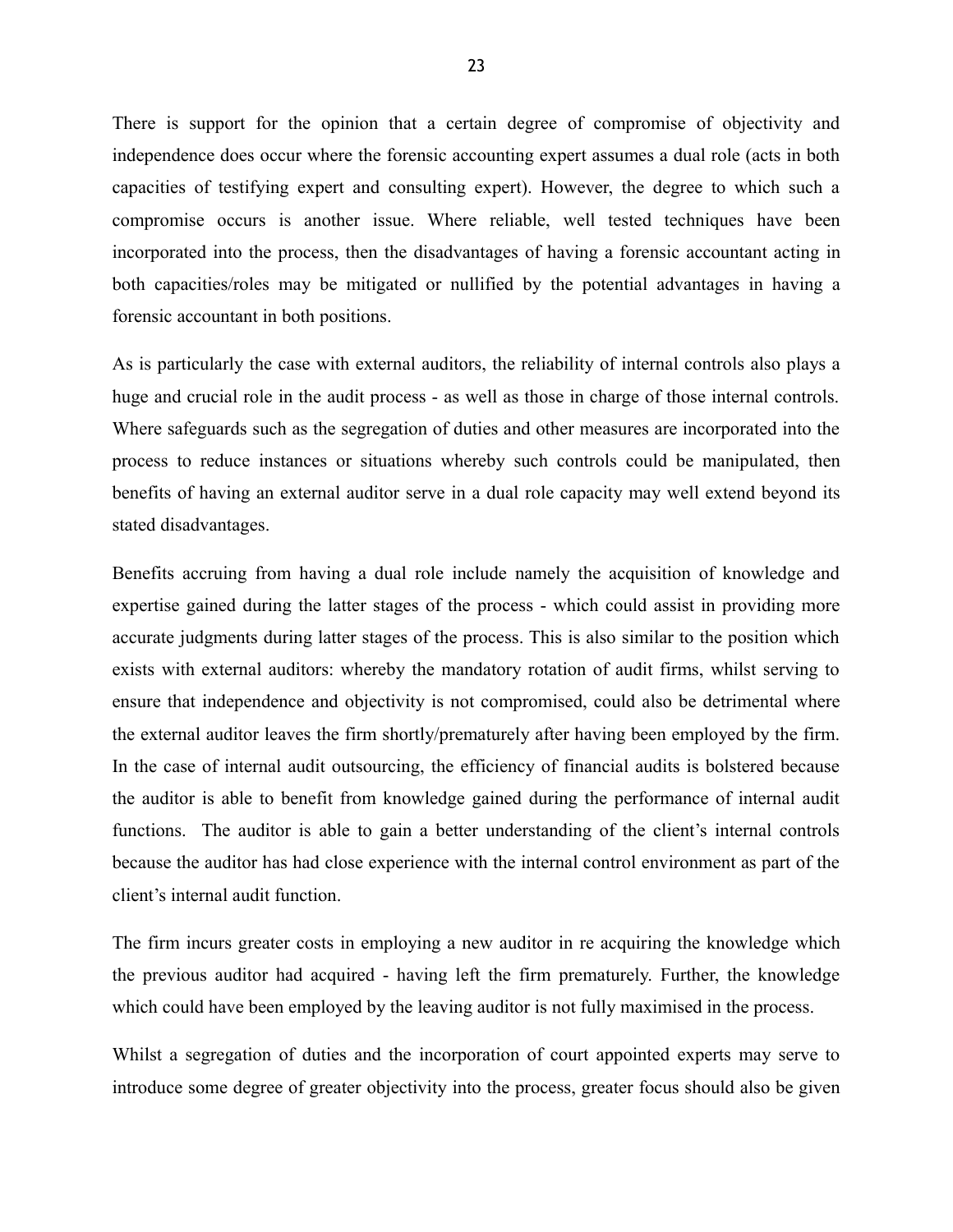to non human information gathering techniques which could also generate greater savings - if not initially, but subsequently after the purchase of these techniques. Furthermore, unnecessary protracted discovery costs should be avoided whilst according greater focus to the process involving the final opinions of the testifying expert – particularly given the tendency for attorneys to do everything possible to waive or shift opinions in favour of their clients.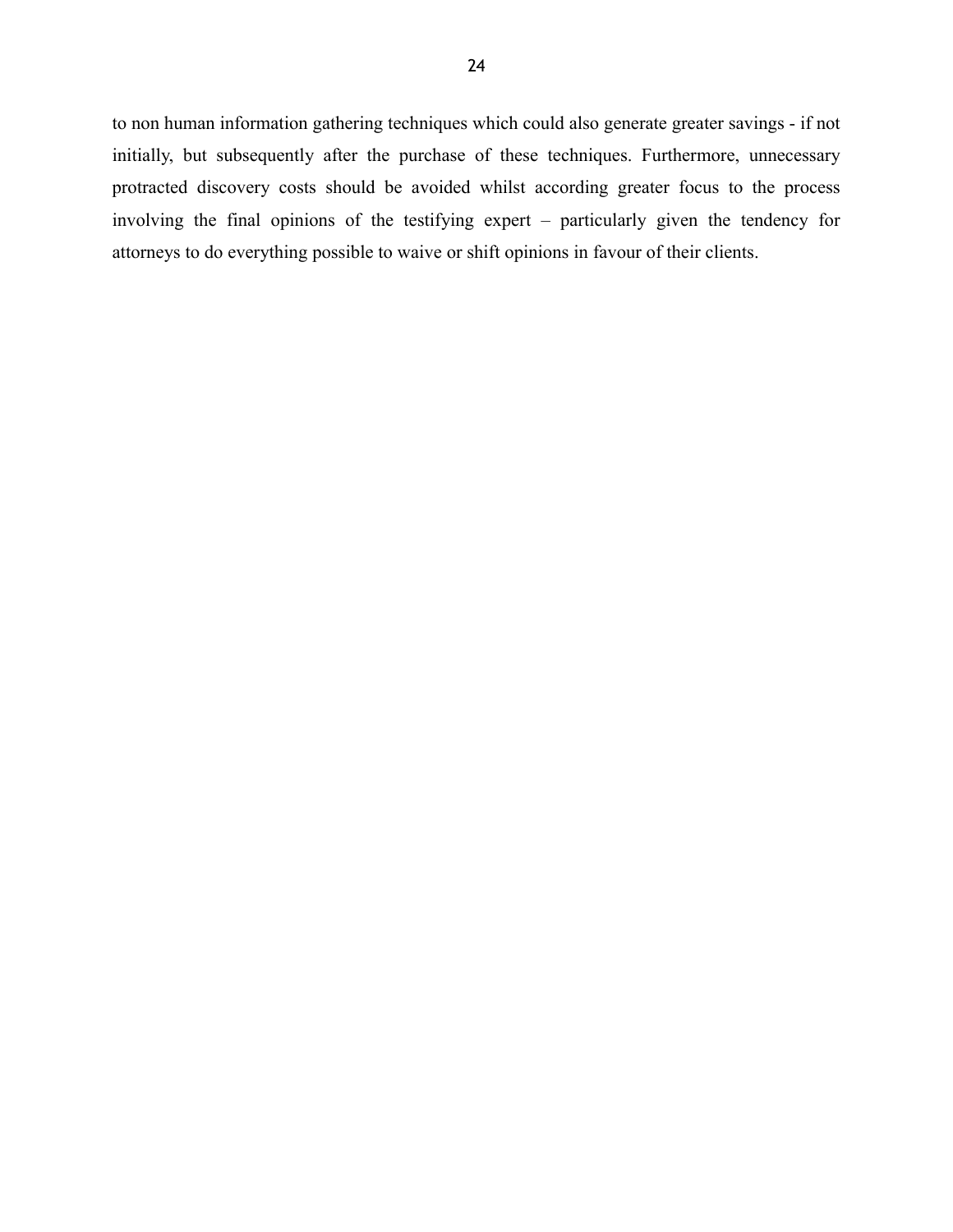#### **REFERENCES**

- Ahlawat, S.S. and J.D. Lowe. (2004) "An Examination of Internal Auditor Objectivity: In-House versus Outsourcing." *Auditing*: A Journal of Practice & Theory. 23.2 147-58.
- Aldhizer III, G.R., J. D. Cashell, and D.R. Martin. (2003) "Internal Audit Outsourcing." *The* CPA Journal. 8:3:30-25.
- Al-Harshani, M. (2003) "The Effect of Inherent Risk, Knowledge Spillover, and Litigation Risk on External Auditors' Reliance on Client's Internal Audit Functions." Diss. University of Arkansas.
- Auditing Practices Board, Ethical Standards 1 http://www.frc.org.uk/Our-Work/Publications/APB/ES-1-(Revised)-Integrity,-objectivity-and-inde-(1).aspx
- Basel Committee on Banking Supervision. (2012). "The Internal Audit Function in Banks" June 2012. www.bis.org/publ/bcbs223.pdf
- Beattie, V., Fearnley, S. and Brandt, R. (2001). *Behind Closed Doors: What Company Audit Is Really About* (Institute of Chartered Accountants in England and Wales).
- Cunningham, L. (2006). "Too Big to Fail: Moral Hazard in Auditing and the Need to Restructure the Industry Before it Unravels" Boston College Law School Faculty Papers Paper 165
- DeZoort et al, (2001). "The Impact of Internal Auditor Compensation and Role on External Auditor's Planning Judgments and Decisions, Contemporary Accounting Research, Summer 2001 Vol 18 Issue 2, p257 - 281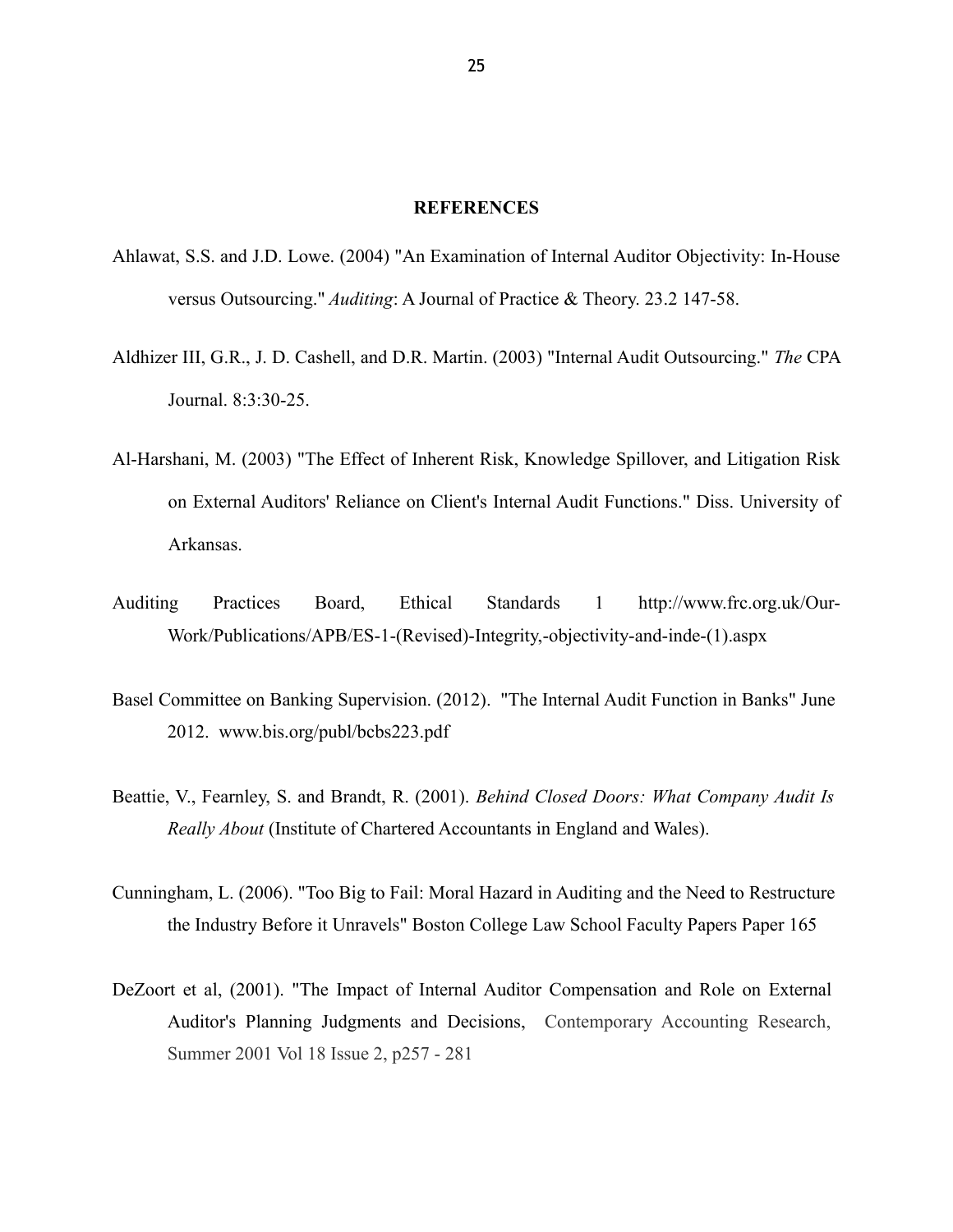- Di Gabriele, J. (2011). "An Observation of Differences in the Transparent Objectivity of Forensic Accounting Expert Witnesses, *Journal of Forensic & Investigative Accounting Vol.3, Issue 2, Special Issue, 2011*
- Di Gabriele J., A Narrative Inquiry of the Inchoate Ethical Risks of <forensic Accounting Experts under Amended Rule 26 Communications, Ethics & Critical Thinking Journal (Volume 2012 Issue 1)
- Ernst &Young, (2006). *Trends in Australian and New Zealand Internal Auditing*, *Third Annual Benchmarking Survey 2006,* Ernst & Young, Australia.
- Garrett, A. (2012) "The Role of Internal Audits in External Audits" CAE Conference, Abu Dhabi 2013 18 November 2012.
- Geiger, M., Jordan Lowe, D. and Pany, K. (2002). "Outsourced Internal Audit Services and The Perception of Auditor Independence" The CPA Journal, http://www.nysscpa.org/cpajournal/2002/0402/features/f042002.htm
- Grant Thornton, (2010). "Evaluating the Internal and External Audit Function" The Audit Committee Guide Series (adapted from the Audit Committee Handbook, Fifth Edition published by Wiley and Sons).
- Hitchins, J. Hogg, M. and Mallet, D. (2001) *Banking: A Regulatory Accounting and Auditing Guide* Institute of Chartered Accountants England and Wales
- HM Treasury "Cooperation Between Internal and External Auditors", A Good Practice Guide http://www.hm-treasury.gov.uk/d/auditors\_190105.pdf
- IFAC, "Basis for Conclusions on ISA 610 and ISA 315, Prepared by the Staff of the IAASB"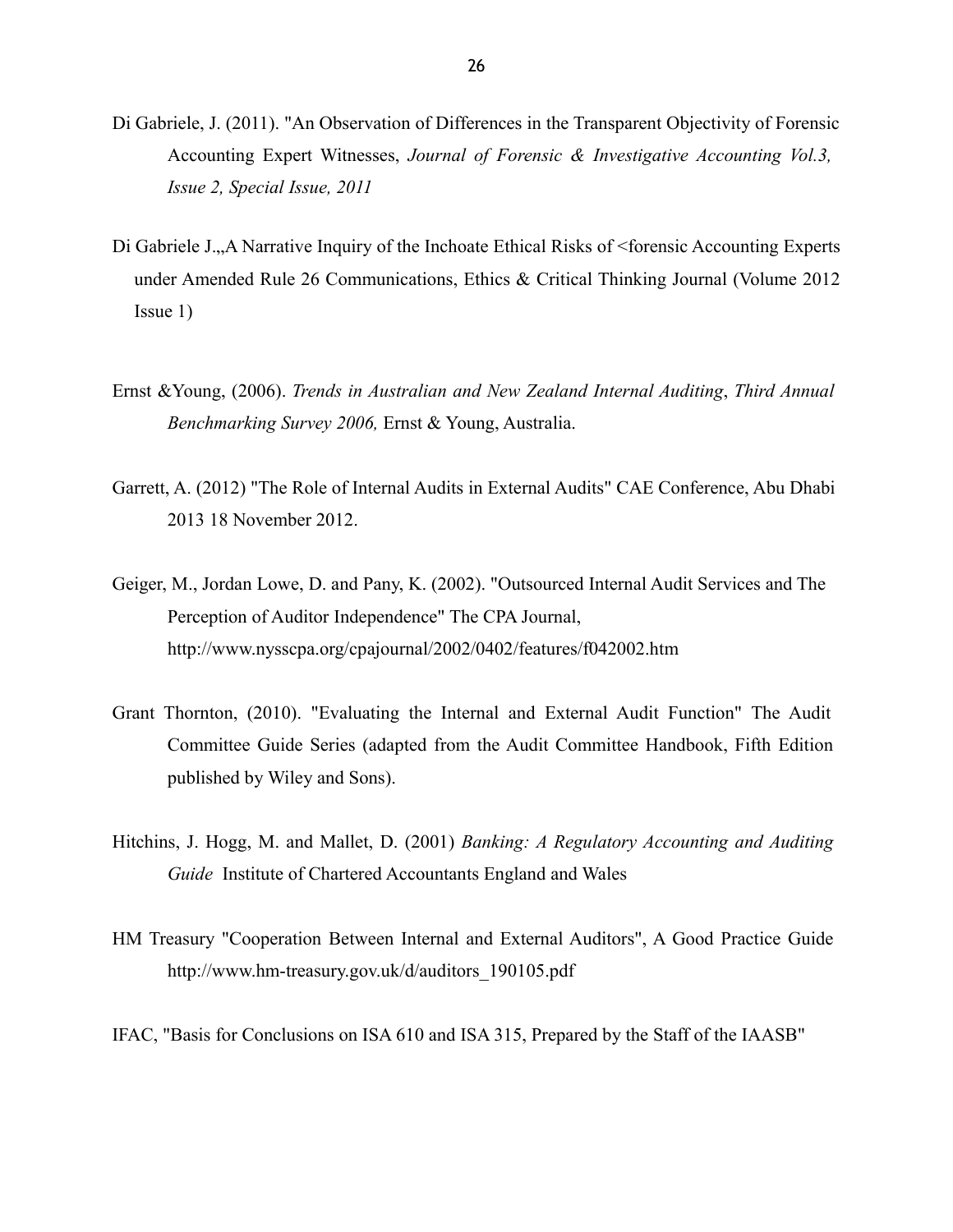- Institute of Internal Auditors (IIA), (2009). "The Role of Internal Auditing in Resourcing the Internal Audit Activity" IIA Position Paper January 2009 pages 4 and 5 https://na.theiia.org/standards- guidance/Public %20Documents/IPPF\_PP\_Role\_of\_IA\_in\_Resourcing\_the\_IAA\_01- 09.pdf
- ISA 610 (Revised), Using the Work of Internal Auditors
- ISA 315 (Revised), Identifying and Assessing the Risks of Material Misstatement through Understanding the Entity and Its Environment
- Michaelson, W.M. (2005). Advocacy and the Expert Witness. Expert Witnessing in Forensic

Accounting. 1, 1, 63-70.

*Monsanto v. Tidball 2009 WL 2757047 (E.D. Mo.)*

- Ojo, M. (2006). General Literature on the Audit Expectations Gap, *Journal of Forensic Accounting, Vol. VIII, Nos. 1 & 2, January-December 2007*
- Paape, L. (2007). "Corporate Governance: The Impact on the Role, Position, and Scope of Services of the Internal Audit Function, Unpublished PhD Dissertation, Erasmus Research Institute of Management, Erasmus University, Netherlands.
- Pedneault, S. (2009). Fraud 101 Techniques and Strategies for Understanding Fraud. John Wiley & Sons Inc. Hoboken, NJ.
- Prawitt, D.F., N.Y. Sharp, and D.A. Wood. (2011) Internal Audit Outsourcing and the Risk of Misleading or Fraudulent Financial Reporting: Did Sarbanes-Oxley Get It Wrong? Comtemporary Accountign Research. 19-11.38-46
- Singh, D. (2003). The Role of Third Parties in Banking Regulation and Supervision 4(3) Journal of International Banking Regulation